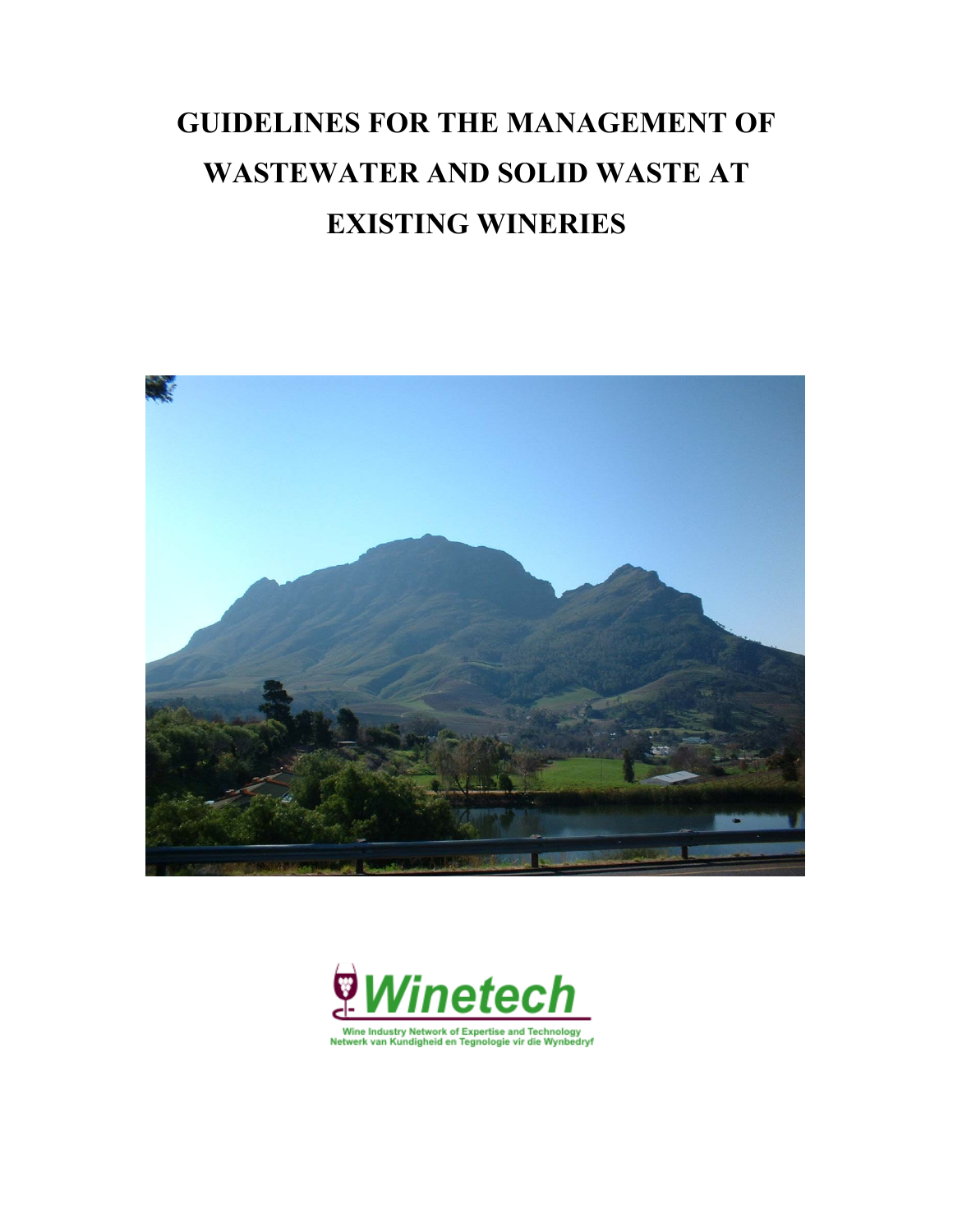# **GUIDELINES FOR THE MANAGEMENT OF WASTEWATER AND SOLID WASTE AT EXISTING WINERIES**

# **Compiled by:**

# **L.H. van Schoor**

Enviroscientific & Winetech E-mail: lourens@enviroscientific.co.za

# **Reviewed by:**

J.H. Booysen (Executive Manager: Winetech) G. Hofmann (Winetech)

J. Rossouw (Dept. of Water Affairs and Forestry)

M. Theron (Mynhardt Theron Consultancies & Winetech)

J. Wooldridge (ARC Infruitec-Nietvoorbij)

B. Schutte (Water and Waste Utilisation Solutions)

**Approved by:** 

J.H. Booysen (Executive Manager: Winetech) C. Theron (Winetech) J. Schreuder (Winetech)

# **March 2005**

**This document is available in English and Afrikaans on the following websites** 

**www.sawislibrary.co.za www.winetech.co.za www.ipw.co.za**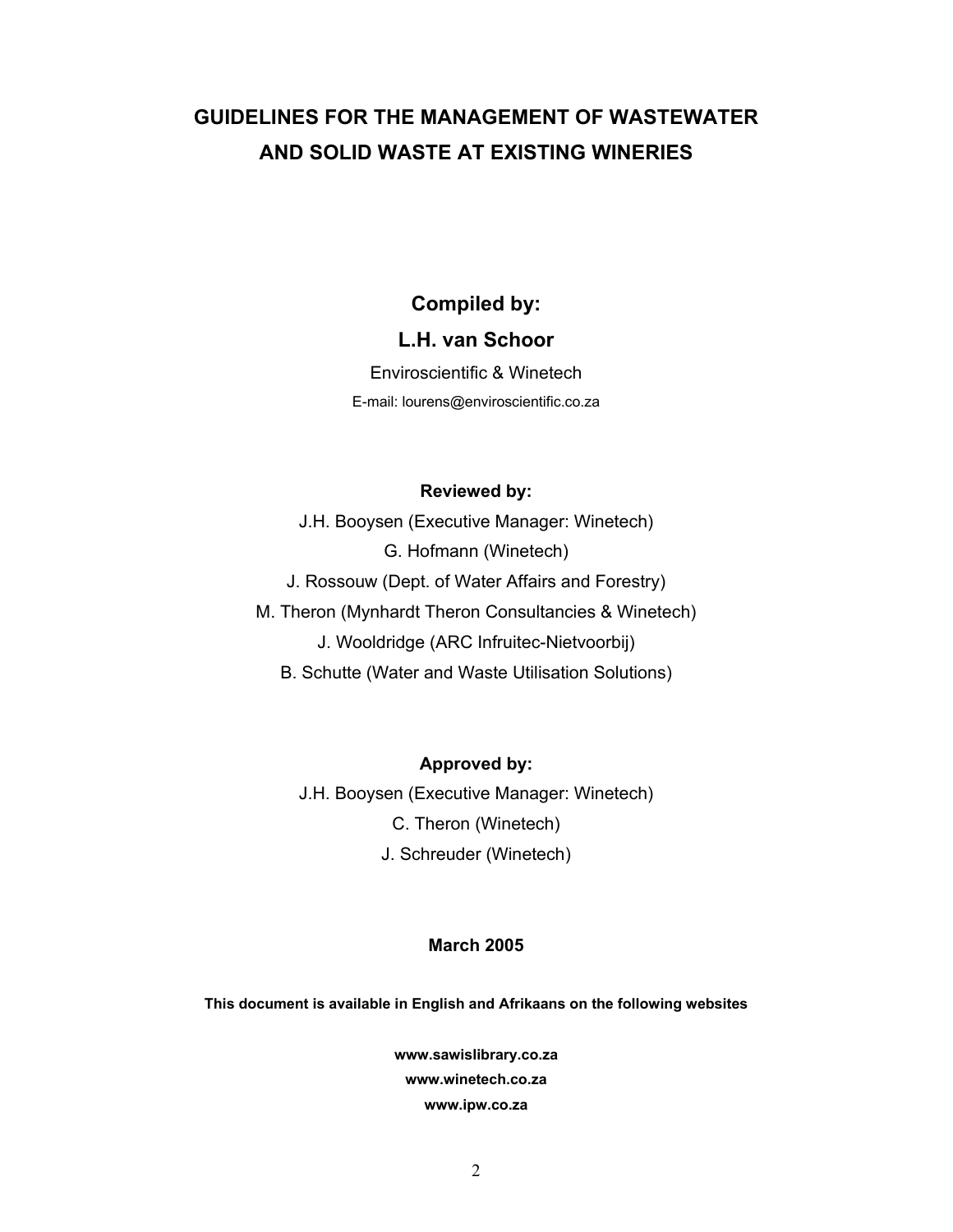# **TABLE OF CONTENTS**

| <b>Glossary and Abbreviations</b>                              | 5       |
|----------------------------------------------------------------|---------|
| 1. Introduction                                                | 8       |
| 2. Potential environmental impacts                             | 9       |
| 3. Guidelines for developing winery wastewater and solid waste |         |
| management plans at existing wineries                          | 9       |
| 4. End use of winery wastewater                                | 11      |
| <b>4.1 Introduction</b>                                        | 11      |
| 4.2 Feasibility of wastewater irrigation                       | 12      |
| 4.3 Legal requirements for winery wastewater irrigation and    |         |
| storage                                                        | 13      |
| 4.4 Irrigation scheduling                                      | 16      |
| 4.4.1 General                                                  | 16      |
| 4.4.2 Monthly water budget                                     | 16      |
| 4.4.3 Crop selection                                           | 17      |
| 5. Origin of winery wastewater and associated pollutants       | 18      |
| 5.1 General                                                    | 18      |
| 5.2 Categories of winery wastewater                            | 19      |
| 5.3 Characteristics of winery wastewater                       | 20      |
| 6. Guidelines for monitoring wastewater volumes                | 21      |
| 7. Guidelines for constructing wastewater holding dams         | 22      |
| 8. Guidelines for wastewater sampling                          | $22 \,$ |
| 9. Soil monitoring                                             | 24      |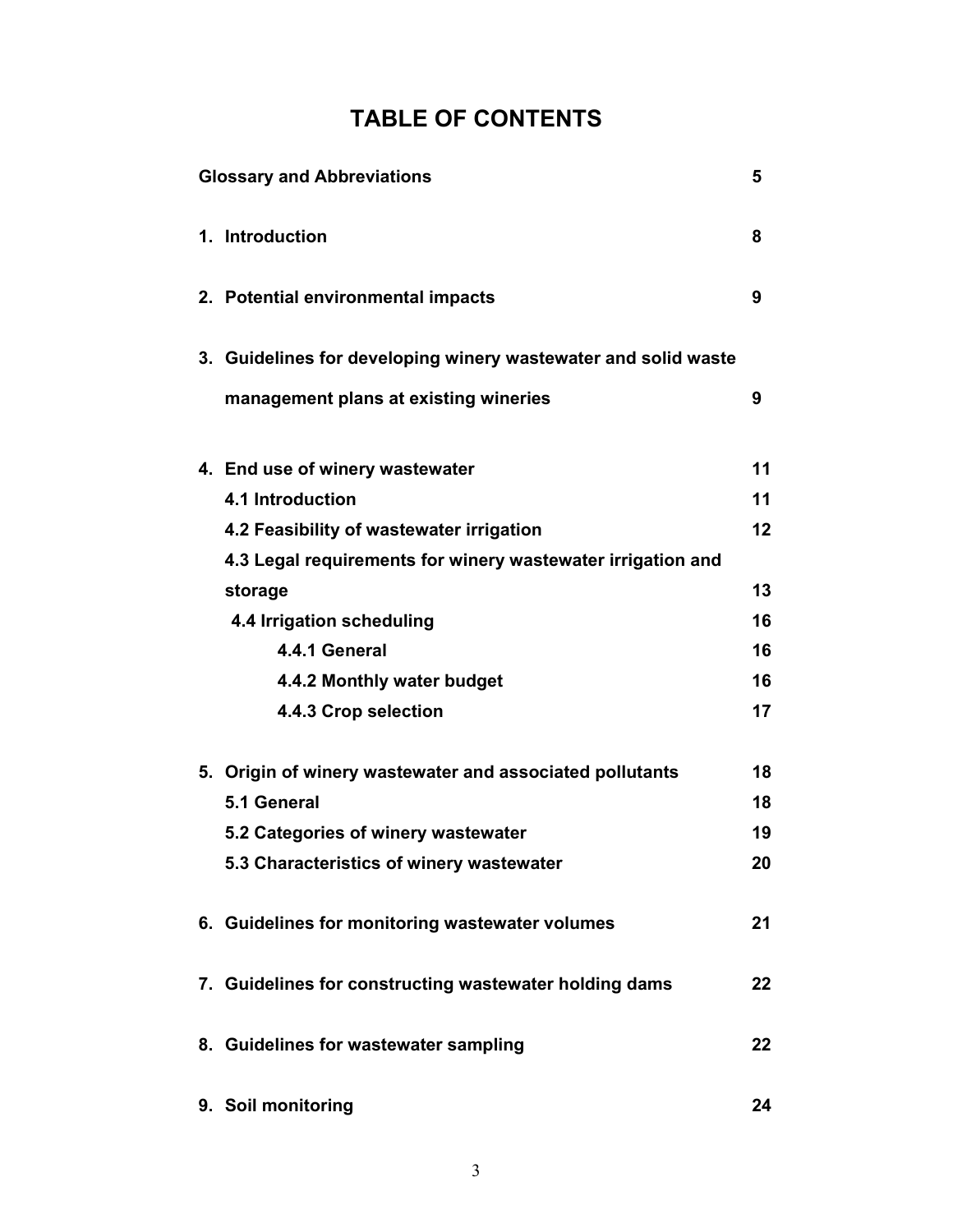| 10. Guidelines for cleaner production strategies                                            | 25 |
|---------------------------------------------------------------------------------------------|----|
| 10.1 General                                                                                | 25 |
| 10.2 Reducing water pollution                                                               | 25 |
| 10.3 Reducing water consumption                                                             | 26 |
| 11. Responsible handling of chemicals                                                       | 26 |
| 12. Initial treatment of wastewater in holding dams                                         | 27 |
| 13. Higher technology treatment options                                                     | 28 |
| 14. Guidelines for cleaning holding dams                                                    | 29 |
| 15. Guidelines for solid waste management                                                   | 30 |
| 16. Guidelines for conducting an environmental risk assessment 31                           |    |
| 17. Guidelines for staff training                                                           | 33 |
| 18. Application for Authorisation from DWAF                                                 | 33 |
| Literature cited                                                                            | 34 |
| <b>Appendix 1: Winetech Environmental Management Research</b><br><b>Results: CD outline</b> |    |

**Appendix 2: Example of Technical Summary of a Winery and Soil investigation**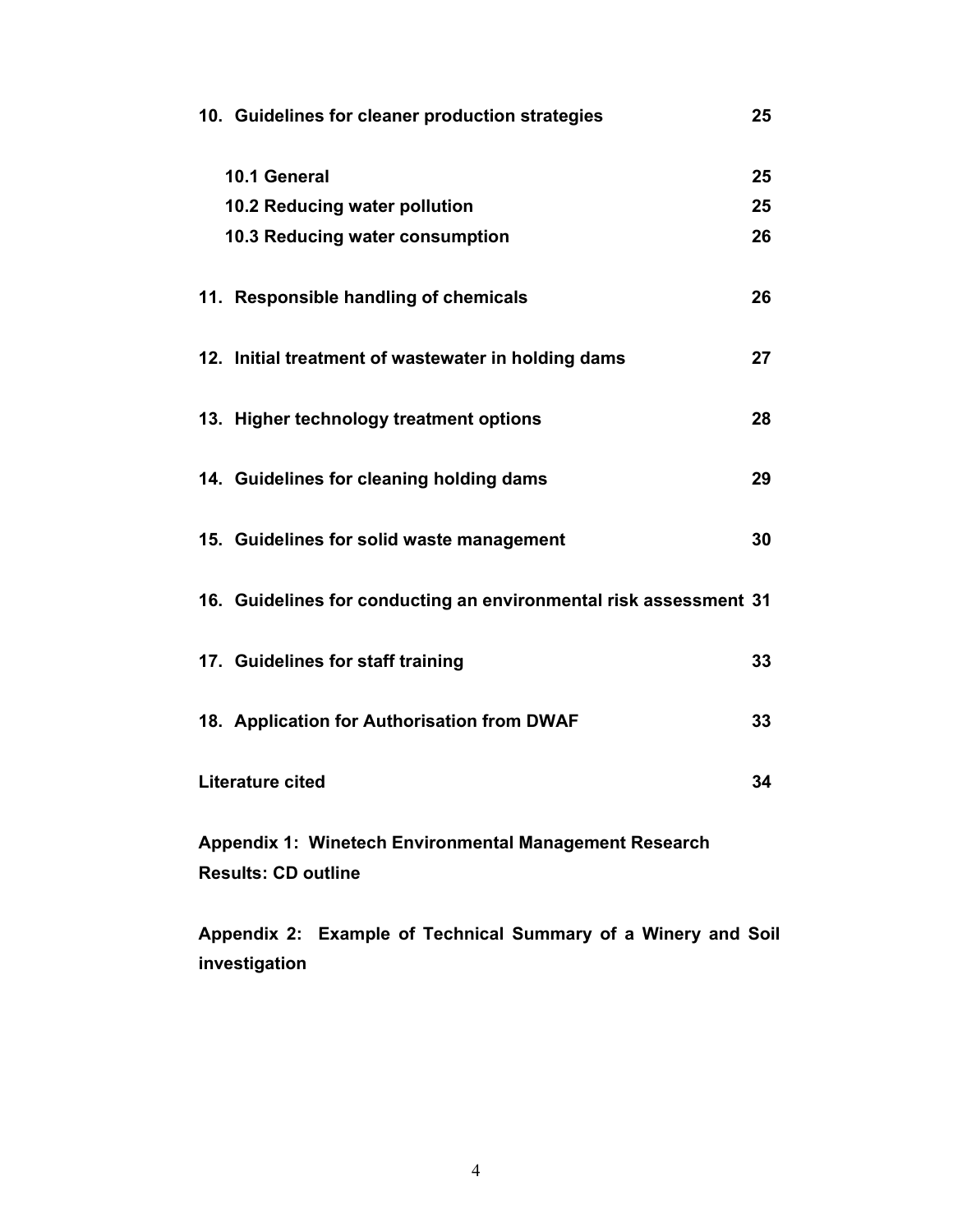# **GLOSSARY AND ABBREVIATIONS**

# **BOD, Biological Oxygen Demand**

A measure of the amount of organic pollution that is present in water. Measured as the amount of oxygen which is taken up from a sample containing a known amount of oxygen and maintained at 20°C for five days. Low BOD values indicate little pollution, whereas high BOD's indicate increased activity of heterotrophic micro organisms and therefore heavy pollution. BOD values in winery wastewater tend to be around 60 5 to 66% of the COD.

# **Buffer zone**

Distance between the site of an activity and that of a neighbouring activity.

# **COD, Chemical oxygen demand**

A measure of total organic content expressed in terms of the amount of oxygen required to bring about its destruction through oxidation. COD is used by the Department of Water Affairs and Forestry to monitor water quality for regulatory purposes. Where pollution levels are high the COD may exceed the rate at which oxygen can reach the rate of consumption. This leads to depletion of the oxygen concentration of the water or soil. Low oxygen concentrations inhibit root growth and may give lead to the production of unpleasant odours.

# **Composting**

The process by which organic material is converted to a stable end product (compost) by natural degradation is known as composting. The sustained high temperatures generated during effective composting kill most parasites, rendering the material relatively safe to handle. Composting is facilitated by the presence of oxygen and moisture.

# **DE, Diatomaceous earth (Kieselguhr)**

Fine grained hydrated silica composed of the silicaceous cell walls of diatoms (unicellular, plankton algae). Used as filter aid during winemaking.

# **Deflocculation**

Separation of the individual components of a soil, commonly caused by changes in the electrolyte concentration and / or composition of the soil solution. It frequently occurs in soils which are characterised by low soluble salt concentrations (low electrolyte concentration) but with high exchangeable sodium percentages. Deflocculation leads to severe degradation in the physical condition of the soil and to increased susceptibility to erosion.

# **DWAF**

The Department of Water Affairs and Forestry.

# **EC, Electrical conductivity**

The EC of the wastewater is an indication of the concentration of dissolved salts in the water. The greater the usage of salts by the winery, the higher the EC of the wastewater will be. EC is measured in milli Siemens per meter (mS/m).

# **ESP, Exchangeable sodium percentage**

The percentage of the cation exchange capacity (CEC) of the soil (where CEC is expressed in cmol of charge/kg soil) that is occupied by sodium. ESP is calculated as follows:

(amount of exchangeable sodium in cmol $\mathcal{N}$ kg soil / (CEC in cmol $\mathcal{N}$ kg soil) x 100.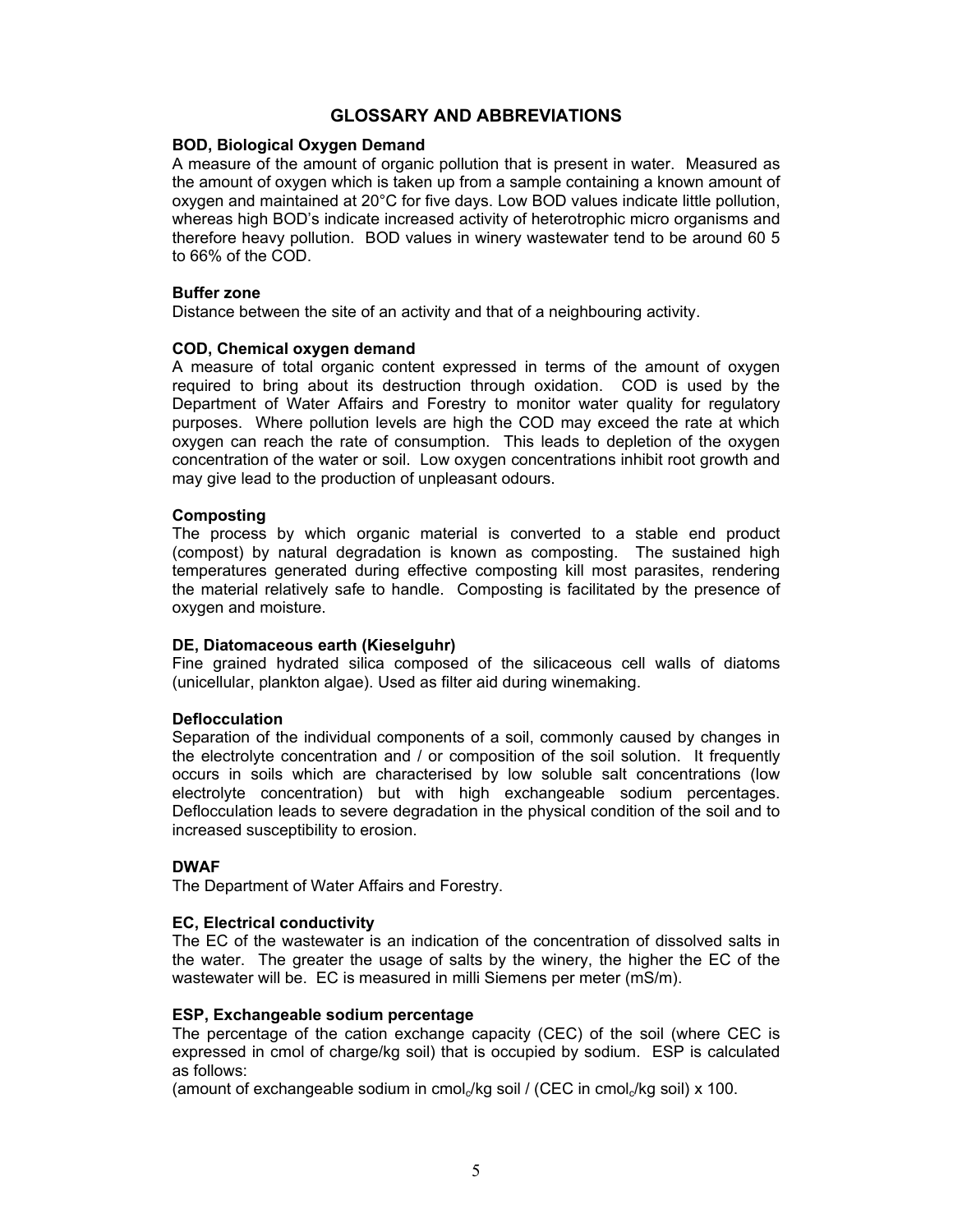# **Essential element**

A chemical element that is required for the normal growth of plants, without which plants cannot complete their lifecycle.

# **Eutrophication**

The artificial or natural enrichment of a river, dam or lake by influx of those nutrients which enhance the growth and spread of aquatic plants.

### **Feacal Coliforms**

The presence of faecal coliform bacteria indicates that faecal pollution is taking place. Faecal coliform counts in polluted water range from 100 to 100 000 bacteria per 100 ml. A count of 20 000 / 100 ml is considered to be high, and indicates that unacceptable amounts of human or animal waste are entering the water prior to irrigation. The faecal coliform count should always be measured in order that remedial measures, such as the application of quaternary ammonia, may be prescribed where necessary.

### **IPW, Integrated production of Wine**

A scheme which was developed to ensure the environmentally friendly production of wine in South Africa. The essence of this scheme is the implementation of management plans in which are integrated the latest information and technology concerning sustainability, conservation and the protection of biodiversity (see www.ipw.co.za). The IPW scheme was promulgated under the Act on Liquor Products, and fully supports Act 108 of 1996, Article 24, which concerns constitutional aims regarding environmental health and the conservation of the environment for future generations.

# **Leaching**

The removal of soluble constituents (e.g. salts and nutrients) from the soil by water moving through the soil profile.

#### **Lees**

Winery fermentation sediment (yeasts, tartrates and pulp).

#### **Marc (grape solids)**

The stalks, pips and skins which remain behind after the grapes have been crushed and pressed. Grape solids are sometimes referred to as 'marc' in international literature.

# **mS/m or milli Siemens per meter**

See EC

# **pH**

The degree of acidity or alkalinity, defined as the negative log (base 10) of the hydrogen ion activity in water (or in a soil extract or suspension). A pH of 7.0 is neutral. pH values below or above 7.0 indicate acidic or alkaline conditions, respectively.

# **SACNSP, South African Council for Natural Scientific Professions**

A council wherein professional scientists may register in specific fields of expertise relating to their professional qualifications and related experience. The council guarantees the competence of its registered scientists, and ensures the maintenance of high levels of professional and ethical standards. In terms of Article 20(1) of the Natural Scientific Professions Act (Act Nr 27 of 2003 as published in R 1738 of the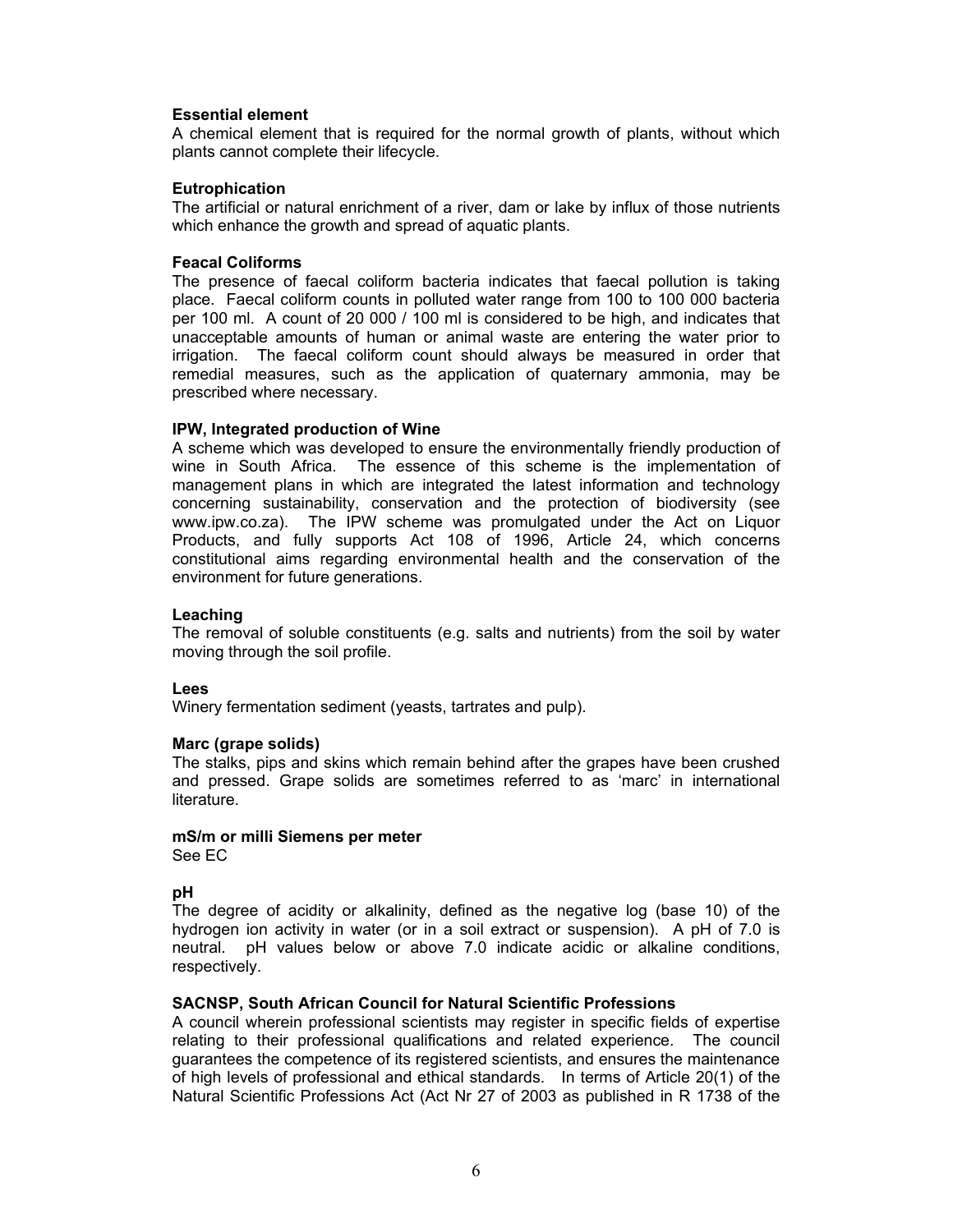Government Gazette No. 25774: 28 Nov 03) only a registered person may practice in a consulting capacity.

# **Saline soil**

A soil which contains sufficient soluble salts to adversely effect the growth of most crop plants.

# **SAR, Sodium adsorption ratio**

A measure of the amount of sodium present in the wastewater relative to calcium and magnesium. In effect, SAR represents the quality of a solution (saturation extract, irrigation water) with regard to sodium. Since soils tend to equilibrate with the SAR of the wastewater, this value is of considerable importance when assessing hazards due to salt accumulation. SAR is defined as:

Na divided by the square root of  $(Ca + Mg)/2$ , where all values are concentrations expressed in mmol/dm<sup>3</sup>.

# **Sodic soil**

A soil which has a low soluble salt content but which nevertheless contains sufficient adsorbed sodium to have caused significant deflocculation.

# **Storm water**

Rain water that drains from buildings, paved areas and other surfaces.

# **Waterlogging**

Soil or land which is saturated with water. Leads to oxygen depletion and to the onset of anaerobic conditions. Waterlogged soils often have a characteristic unpleasant odour.

# **Water table**

The surface below which the soil is saturated with water. Where the water table rises above ground level a body of standing water will form.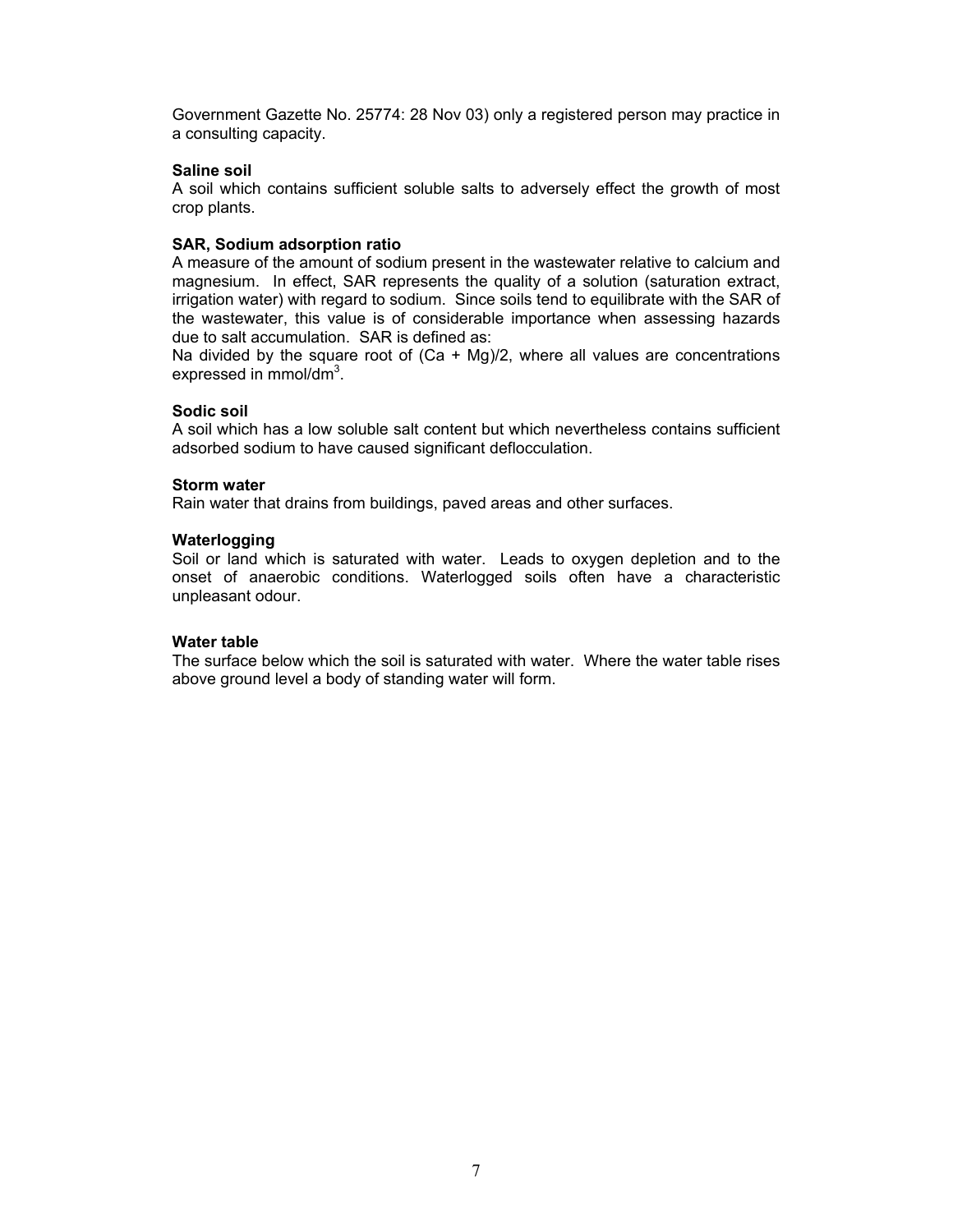# **GUIDELINES FOR THE MANAGEMENT OF WASTEWATER AND SOLID WASTE AT EXISTING WINERIES**

# **1. Introduction**

Increases in wine production in South Africa over the past decade have exacerbated the pressure which the industry exerts on natural resources such as water, soil and vegetation. This increase has occurred at a time when national legislation and foreign markets are becoming increasingly stringent in their demands that all factors which have the potential to affect the environment should be controlled. Such control can only be achieved through the implementation of effective environmental management systems (Van Schoor, 2000a; Van Schoor & Visser, 2000; Winetech, 2003, Vol. 2).

Over the last few years Winetech has pro-actively funded research, through its Waste Product handling Committee, to identify and address the most important environmental issues at wineries. Wastewater is regarded as the most significant environmental risk at wineries (Van Schoor, 2000b) and because water is a limited natural resource in South Africa, water monitoring and saving should be encouraged. Therefore, Winetech have prioritised these aspects. Various scientific papers are referred to throughout this document and have been published. A CD containing details of this research, as well as international data and input from various experts, is available on request from Winetech (Tel: 021-807 3387) (Winetech, 2003 (Vol. 1- 9): see Appendix 1 for summary).

The purpose of this guideline document is to present recommendations for the management and disposal of winery wastes at existing wineries. These recommendations are intended to facilitate the development of wastewater management plans which will ensure compliance with both environmental legislation and with the principals embodied in the Integrated Production of Wine (IPW, 2003) concept.

It is important to note that the Department of Water Affairs and Forestry (DWAF) supports the beneficial irrigation of crops with treated winery wastewater and the development of a specific General Authorisation for this purpose is currently being investigated. In contrast, irrigation with untreated or treated winery wastewater which

8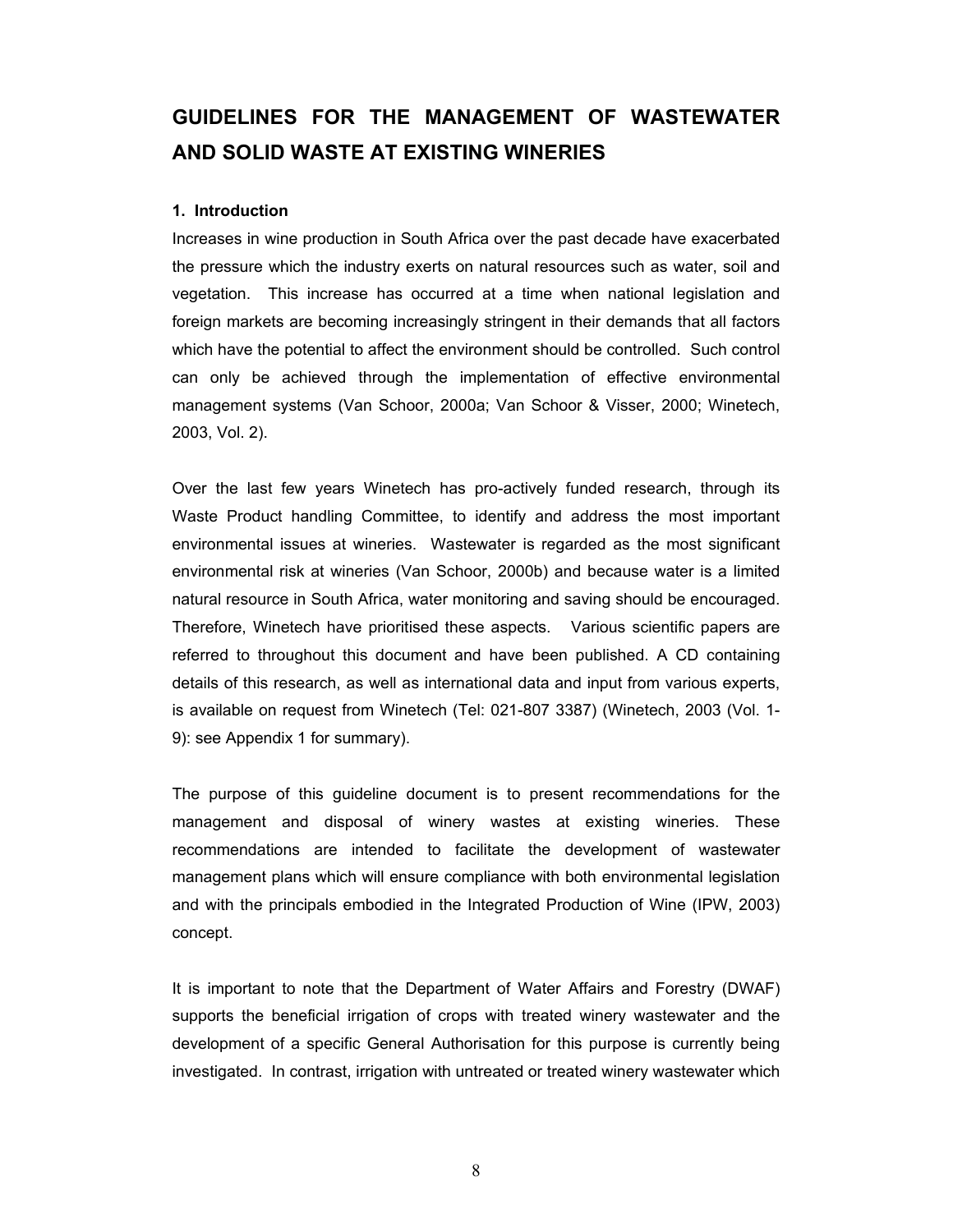is carried out purely as a means of wastewater disposal is not an acceptable practice.

# **2. Potential environmental impacts**

The by-products of cellar practices that most commonly have negative impacts on the environment are:

- Wastewater generated during cleaning
- Process water
- Solid wastes such as skins, pips, stems and lees
- Used filter materials and filter aids
- Sedimentation substances

(Van Schoor, 2000b; Van Schoor, 2001a; Chapman, Baker & Wills, 2001).

Wastewater can cause salination and eutrophication of water resources (natural streams, rivers, dams, ground water and wetlands). Furthermore, wastewaters can cause soil sodicity, salinity, contamination with a wide range of chemicals, waterlogging and anaerobiosis, loss of soil structure and increased susceptibility to erosion. These impacts may be exacerbated by process interruptions. Process interruptions may stem from power failure, fire, flood, storms, overloading/ underloading of wastewater treatment systems, temporary unavailability of wastewater holding dam capacity and the absence of trained operators. Where solid wastes are present, offensive odours may be generated and seepage may result in the contamination of soil and water resources, inhibiting vegetative performance (Chapman, Baker & Hills, 2001).

To manage winery wastes and their potential environmental impacts effectively and to make provision for emergency situations, it is important for cellar managers to know what the potential pollutants are, how they are generated and what management options are available to minimise their impacts (Van Schoor, 2000b).

# **3. Guidelines for the development of winery wastewater and solid waste management plans at existing wineries**

The objective is to facilitate the development, **at existing wineries,** of winery-specific wastewater management plans that comply with environmental legislation and which also meet the requirements of IPW (Van Schoor & Rossouw, 2004; Van Schoor, 2001b). Once developed, such a plan provides the winery with all of the strategies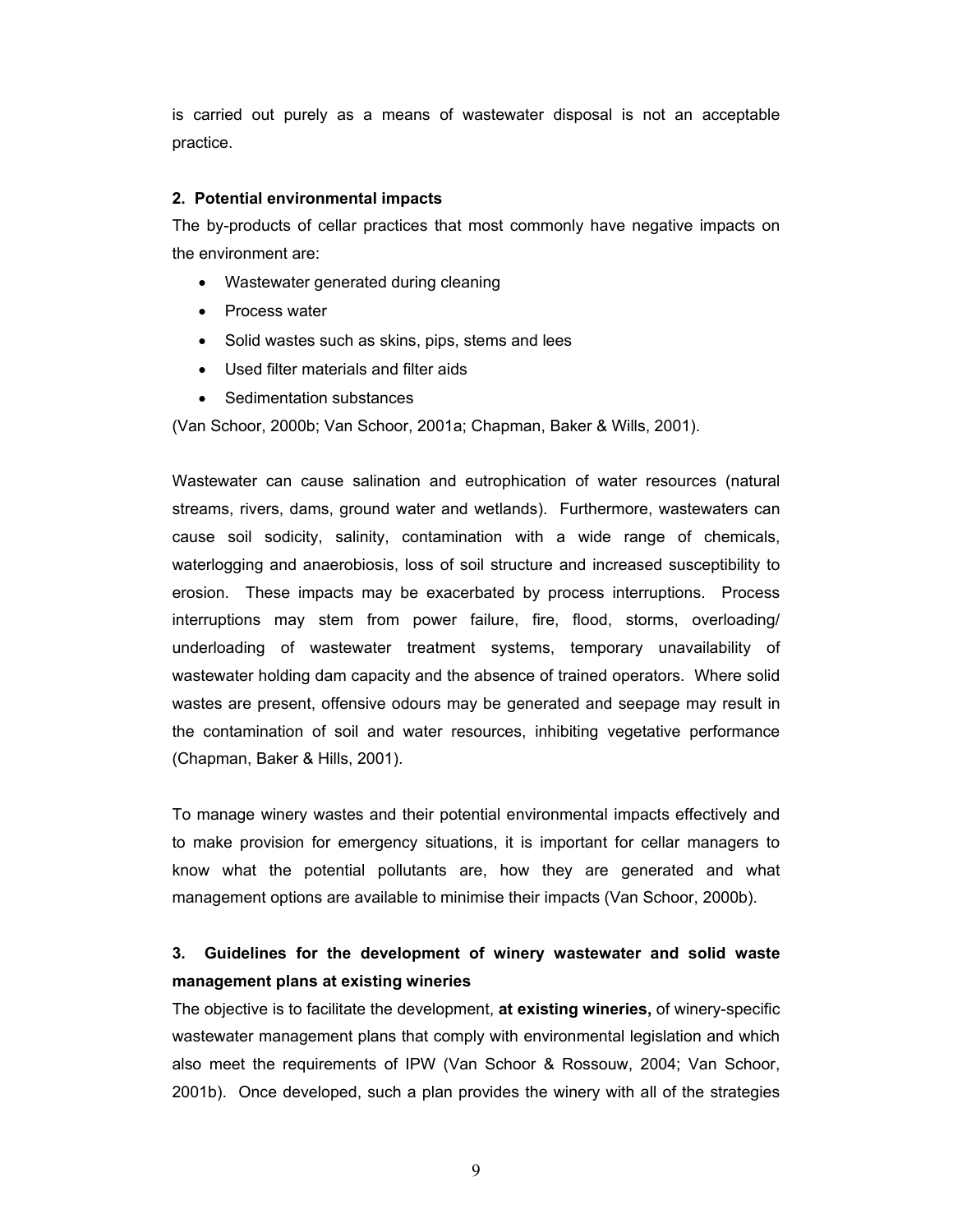needed to ensure that its wastewater and solid waste handling is in line with the policies of DWAF, in addition to forming the basis of an application for authorisation to DWAF for the disposal of winery wastewater and solid waste. The plan and its contents are components of the application for authorisation and become legally enforceable once the winery, through its management, has committed itself to implementing the plan as part of the application for authorisation (Van Schoor & Rossouw, 2004).

Although winery staff can assist in completing such a plan, specialized input is required with regard to wastewater treatment, soil studies, vineyard irrigation, environmental risk assessment and legal requirements. Winery management should ensure that only a credible consultant with relevant experience in the handling and/or treatment of winery wastewater, is appointed. In terms of Article 20(1) of the Natural Scientific Professions Act (Act Nr 27 of 2003 as published in R 1738 of the Government Gazette No. 25774: 28 Nov 03) only a registered person may practice in a consulting capacity. A consultant should therefore be registered with the South African Council for Natural Scientific Professions (or similar body for Engineers) and also be able to provide appropriate references and proof of other projects if required. Consultants thus qualified should be able to provide guidance at an acceptable level, and be able to develop a plan acceptable to DWAF. The consultant should discuss the proposed plan, in full, with winery management to ensure that all aspects and their implications are understood and accepted. Such a discussion will serve as a "training session" before the plan is submitted to DWAF.

Winery management should be aware that there is no such thing as a single, generic plan that will apply to all wineries. Each winery must develop its own. The plan which is adopted must be fully, unreservedly and officially approved by management, since it will be that management body which will be responsible for its implementation. Consultants should only submit to DWAF those plans which have been thus approved (Van Schoor & Rossouw, 2004). In fact the winery management should preferable submit these approved plans to DWAF themselves, as DWAF would want to be sure that the management of the winery is aware of the contents and have made some commitment to implement the contents thereof. Aspects which must be covered in an acceptable report will be discussed in this document. A technical summary should also be filled out as presented in Appendix 2. The following steps (Table 1) indicate how the guidelines presented in this document should be used.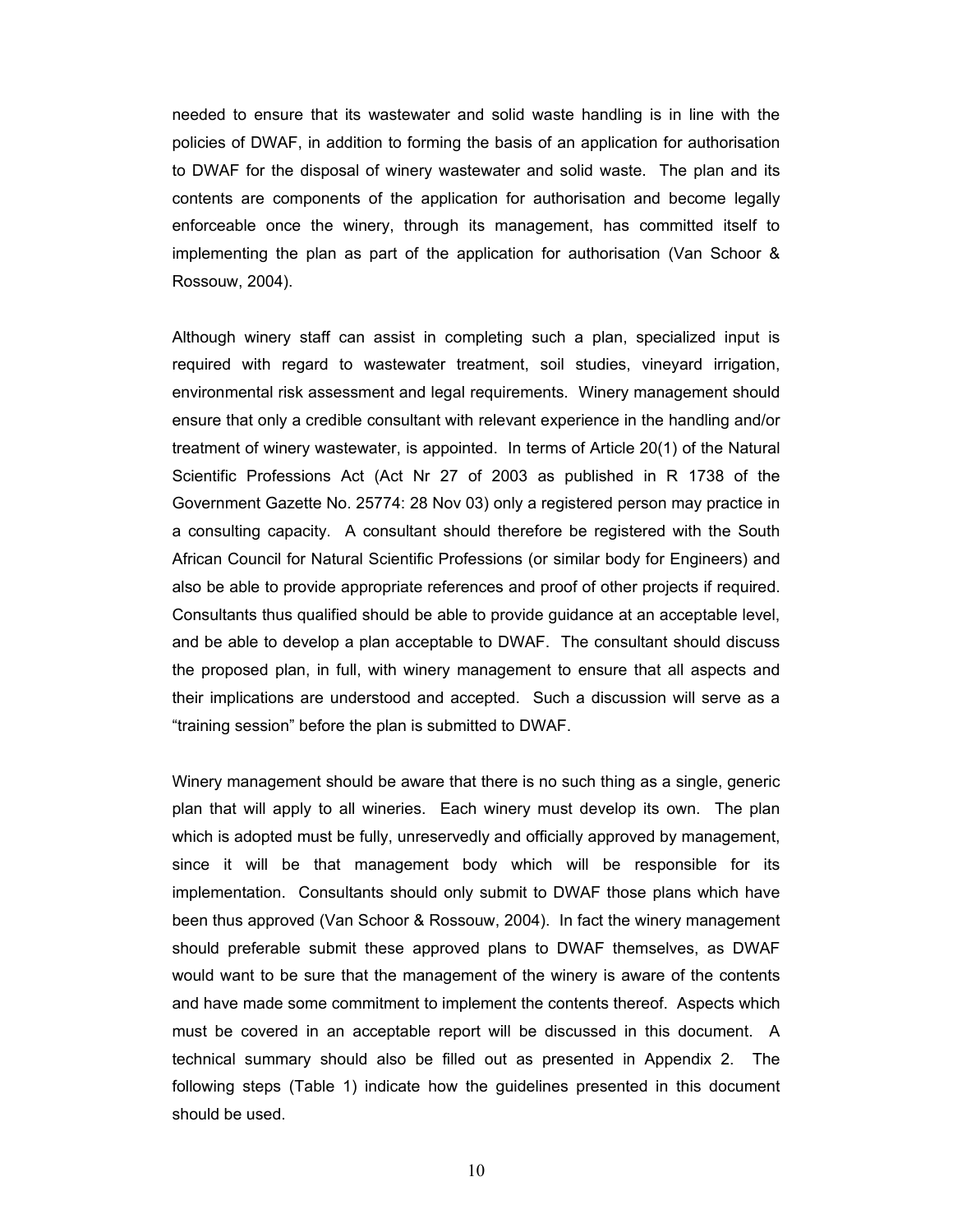| Step No.                | <b>Action</b>                                                                                                         | Paragraph                          |
|-------------------------|-----------------------------------------------------------------------------------------------------------------------|------------------------------------|
| 1                       | Define current end-use of wastewater (e.g. irrigation)                                                                | 4.1                                |
| $\mathbf{2}$            | Determine feasibility of irrigation practice (disposal vs.<br>beneficial crop irrigation) by conducting soil study    | 4.2                                |
| $\overline{\mathbf{3}}$ | Determine legal compliance of current irrigation and<br>wastewater collection practices                               | $\overline{4.3}$                   |
| 4                       | Determine crop requirements (water balance) to avoid<br>over-irrigation                                               | 4.4.1 & 4.4.2                      |
| 5                       | Determine water quality requirements relating to specific<br>crop(s)                                                  | 4.4.3                              |
| 6                       | Determine origin of wastewater and associated pollutants                                                              | $5\phantom{1}$                     |
| $\overline{7}$          | procedures<br>Develop<br>for<br>continuous<br>monitoring<br>of<br>wastewater quality                                  | 588                                |
| 8                       | for<br>continuous<br>Develop procedures<br>monitoring<br>of<br>wastewater volumes                                     | 688                                |
| 9                       | Determine minimum size of collection dams to ensure<br>integrity                                                      | 7                                  |
| 10                      | Develop procedures for continuous soil monitoring                                                                     | $\overline{9}$                     |
| 11                      | Develop and implement cleaner production strategies in<br>winery                                                      | 10                                 |
| 12                      | Develop procedures for responsible storage and handling<br>of chemicals                                               | 11                                 |
| 13                      | Determine and implement immediate wastewater treatment<br>practices                                                   | 12                                 |
| $\overline{14}$         | Develop procedure for cleaning of collection dams                                                                     | 14                                 |
| $\overline{15}$         | Implement procedure for solid waste management                                                                        | $\overline{15}$                    |
| 16                      | Compile data and develop management plan and evaluate<br>using an environmental risk assessment and summary<br>chart  | $16$ &<br><b>Appendix 2</b>        |
| $\overline{17}$         | <b>Implement staff training procedures</b>                                                                            | 17                                 |
| 18                      | Apply and obtain relevant Authorisation from Dept. Water<br><b>Affairs and Forestry</b>                               | $\overline{18}$                    |
| 19                      | Implement management plan and cleaner production<br>strategies                                                        | 10                                 |
| 20                      | wastewater<br>volumes<br><b>Monitor</b><br>and<br>quality<br>after<br>implementation of cleaner production strategies | 5, 6 & 8                           |
| 21                      | Determine if higher-technology treatment is necessary and<br>identify specific option                                 | $\overline{13}$                    |
| 22                      | Compile new data                                                                                                      | 16 &<br><b>Appendix 2</b>          |
| 23                      | Re-apply for relevant authorisation if necessary                                                                      | <b>Repeat</b><br>relevant<br>steps |

**Table 1. Summary of steps to be taken during the development of a plan for the management of winery wastewater and derived solid wastes.** 

# **4. End use of winery wastewater**

# **4.1 Introduction**

More than 95% of South African wineries currently irrigate their wastewater onto land through sprinkler systems (Van Schoor, 2004). It is important to use the current wastewater end use (i.e. irrigation) as the starting point when developing the winery wastewater plan, and to determine whether the current irrigation practice is beneficial or detrimental to the particular soil and crop. Under ideal conditions irrigation with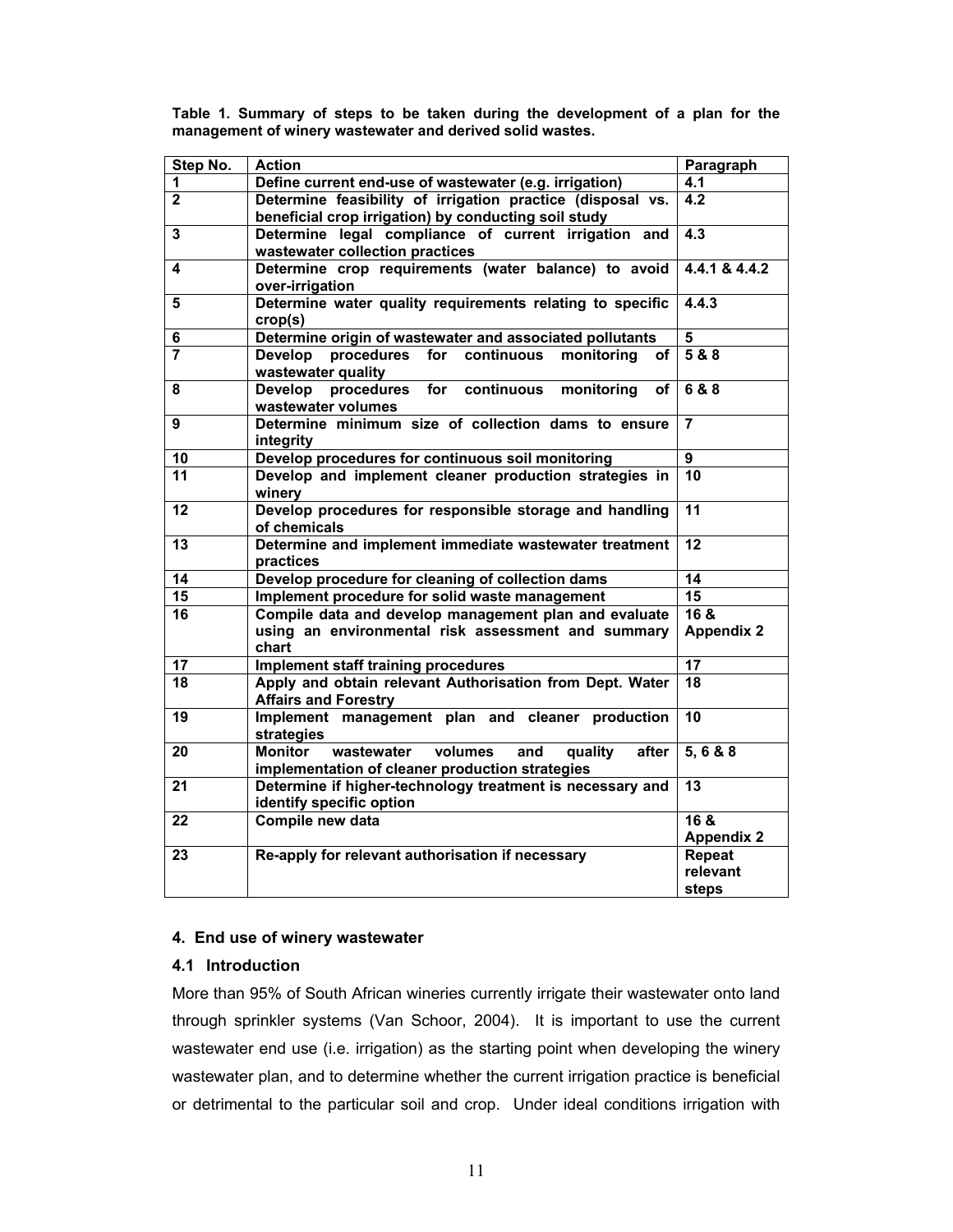winery wastewater should be no more complicated than irrigating a crop with water which contains added fertilizer (fertigation). Seasonal fluctuations and variability in winery wastewater composition may nevertheless cause imbalances. Such imbalances usually stem from mismatches between combinations of wastewater composition and irrigation method / delivery rate and the ability of the land to absorb and fully neutralize the wastewater. Run-off, or seepage resulting in pollution of soils, ground water or water courses may then occur. Since rehabilitation of contaminated soil is both costly and time consuming (Thomas, 1992), such imbalances must be avoided.

# **4.2 Feasibility of wastewater irrigation**

Determining the feasibility of wastewater irrigation on a specific site entails measuring and evaluating the relative importance of a surprisingly large number of interacting factors. Since such activities lie outside the scope of most wineries it is usually advisable to appoint a certified soil scientist who has knowledge of winery wastewater irrigation. In order to determine whether the irrigation site and crop can utilize the wastewater beneficially, the soil scientist should provide the following information for both the currently irrigated sites as well as proposed sites (where relevant):

- A description of the physical soil characteristics of the site (5 profile pits per ha)
- Distance from water resources, including wetlands and boreholes providing drinking water
- Distance from residential areas or other sensitive localities or areas
- Slope of irrigated area and possibility of runoff
- Depth of water table and potential for pool formation due to soil saturation
- Types of crops and suitability of crop for irrigation with wastewater
- Effective root depth of crop
- Chemical soil characteristics of irrigated soil (three samples per profile pit at 30 cm increments (i.e. 0-30 cm; 30 cm-60 cm and 60 cm-90 cm).
- Evaluation of the chemical and physical characteristics of at least one control site. The purpose of the control is to enable current pollution levels to be determined and to serve as a reference against which long term changes may be assessed
- Procedure for annual soil sampling on irrigated and control sites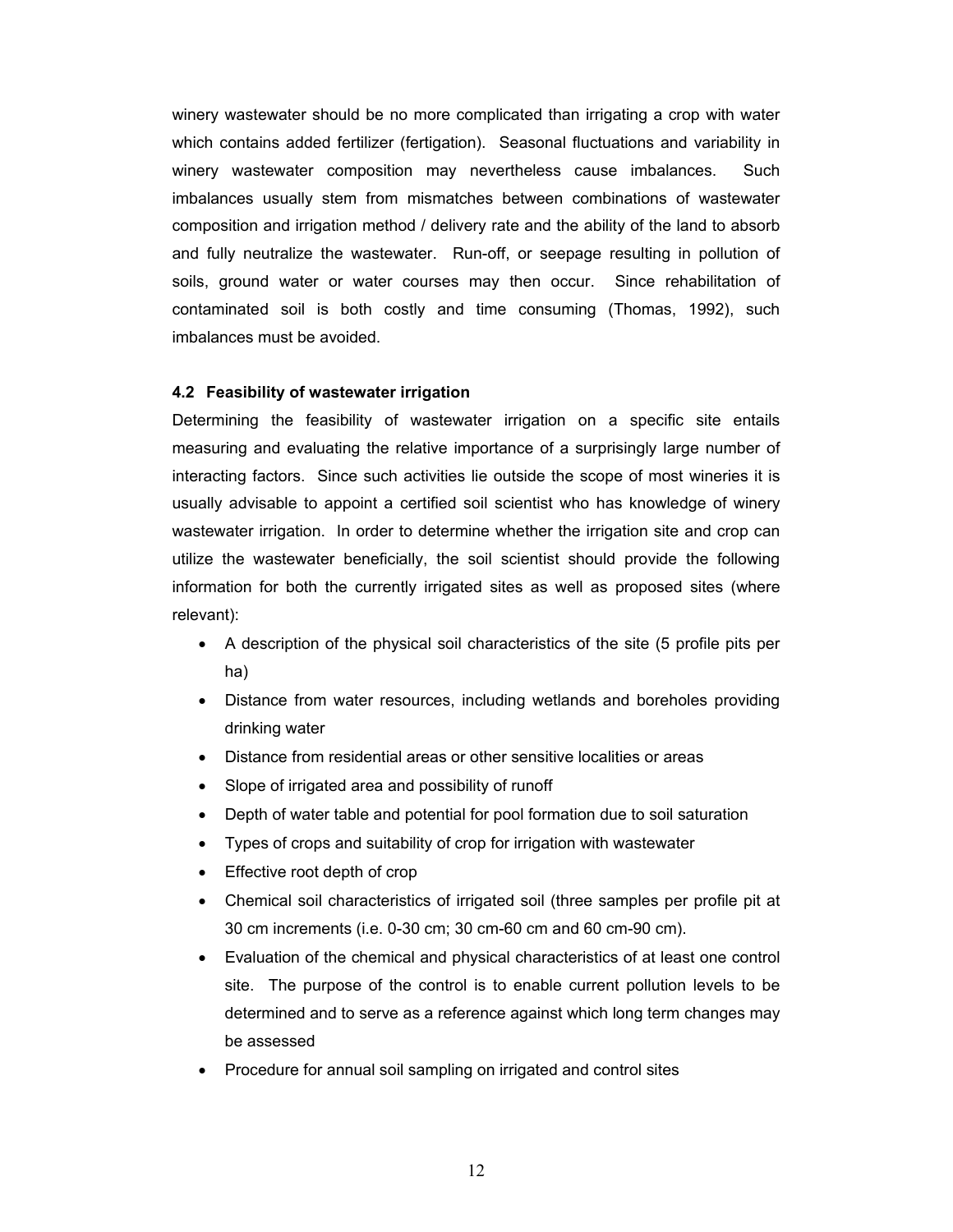- Alternative irrigation sites on, or in the vicinity of the winery site, where beneficial wastewater irrigation may be possible (these sites should also be investigated if the current site cannot tolerate the irrigation practice being employed)
- Alternative crop(s) that can be irrigated beneficially on the specific site(s)
- The total area (hectares) required of the specific soil (and crop) to be able to utilize the total amount and seasonal fluctuation of wastewater beneficially
- The amount of wastewater that can be irrigated beneficially on the specific site, taking into consideration seasonal peaks in the generation of wastewater (mostly summer) and the type of irrigation employed (i.e. overhead sprinklers, micro-irrigation or drippers)
- Any factors or potential developments that may result in wastewater irrigation becoming detrimental in nature. These could include climatic variables, soil structural decline or changes in such parameters as wastewater characteristics, leaching rate, waterlogging, organic loading or surface runoff
- Determine the capacity of any storage facilities which may be required to retain wastewater during periods when disposal by irrigation is not feasible, possibly because of a seasonally high water table or excessive rainfall.

# **4.3 Legal requirements for winery wastewater irrigation and storage**

In terms of the General Authorisations published in Government Notice Nr. 399 (26 March 2004) in terms of section 39 of the National Water Act (1998), untreated wastewater from wine cellars would rarely if ever qualify for discharge into natural water resources. Therefore, wastewater must either be treated prior to discharge into a water resource, or disposed of by some alternative method. Alternative methods of disposal are subject to the requirements of the National Water Act, 1998 and must be authorised by the DWAF (National Water Act, 1998; Van Schoor, 2001b; Winetech 2003, Vol. 6). The most common alternative method of disposal employed by South African wineries is land irrigation (Van Schoor, 2004; Mulidzi, 2001). Where the end use is land irrigation the following requirements must be complied with.

**The intended water use must be registered with the DWAF before irrigation may commence.**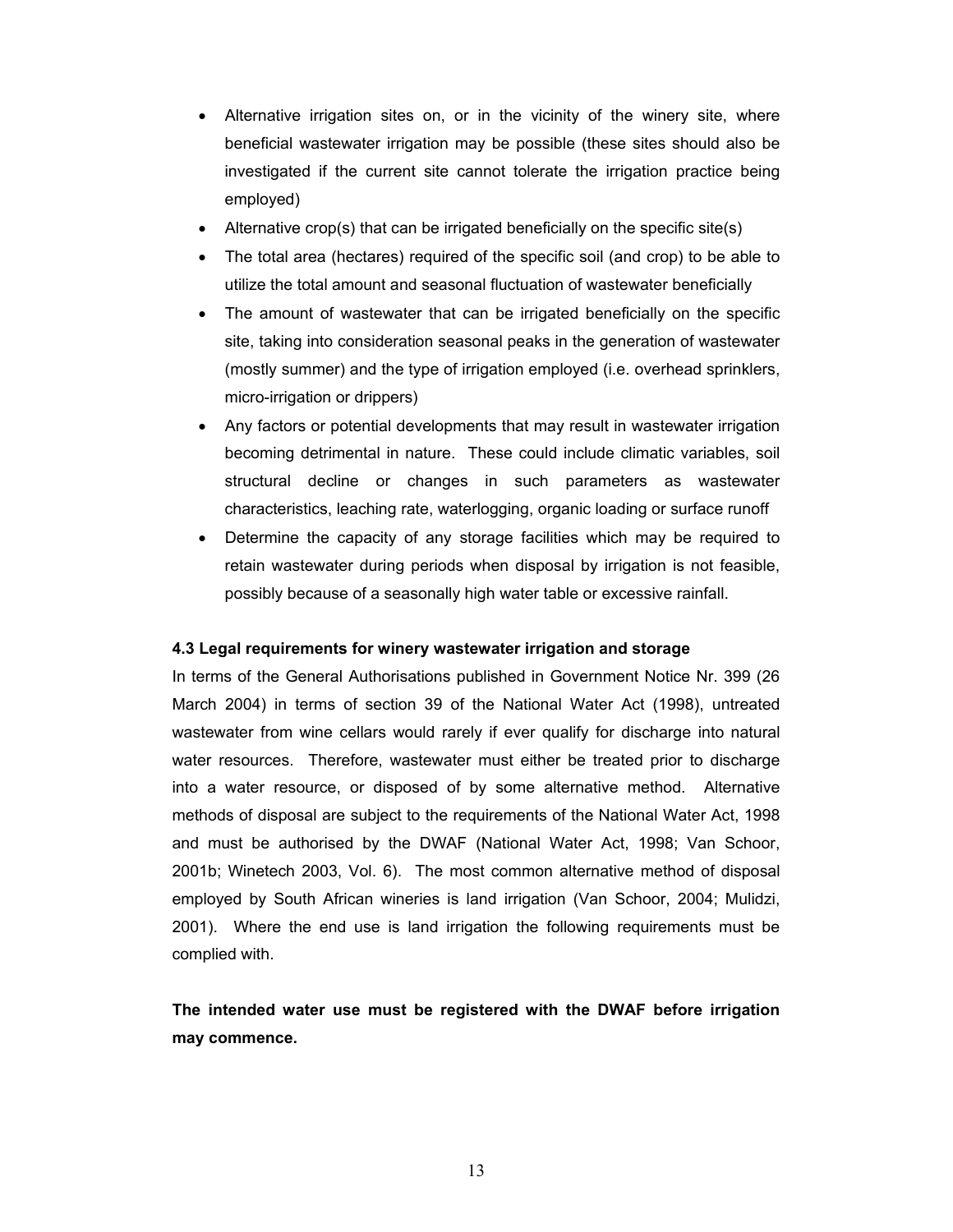Where granted, the General Authorisation stipulates that up to 500 m<sup>3</sup> of wastewater may be irrigated (for crop production, including grazing) on any given day provided that:

- Electrical conductivity is less than 200 milli Siemens per meter (mS/m).
- pH is between 6 and 9.
- The faecal coliforms count is less than 100 000 per 100 ml.
- Sodium adsorption ratio (SAR) is less than 5.
- The chemical oxygen demand (COD) is less than 400 mg/l. If the COD value is higher than 400 mg/l, but less than 5 000 mg/l, irrigation (after registration) may not exceed 50 m<sup>3</sup> on any given day.

If the treated wastewater complies with the following quality requirements, up to 2000  $m<sup>3</sup>$  may be irrigated on any given day provided that:

- Faecal coliforms do not exceed 1000 per 100 ml.
- COD does not exceed 75 mg/l.
- pH is not less than 5,5 or more than 9,5 pH units.
- Ammonia (ionised and un-ionised), as nitrogen, does not exceed 3 mg/l.
- Nitrate/nitrite, as nitrogen, does not exceed 15 mg/l.
- Chlorine, as free chlorine, does not exceed 0,25 mg/l.
- Suspended solids do not exceed 25 mg/l.
- Ortho-phosphate, as phosphorus, does not exceed 10 mg/l.
- Fluoride does not exceed 1 mg/l.
- Soaps, oils and greases do not exceed 2.5 mg/l.
- During its passage through the winery the EC of the water must not increase by more than 70 mS/m. In other words, if, for example, the EC of the water which is pumped from a borehole is 20 mS/m, then the EC of the water when it leaves the winery must not exceed 90 mS/m. Regardless of the EC of the water which enters the winery, the EC of the waste may not exceed 150 mS/m.

In all the above instances:

- Irrigation may only take place above the 100 year flood line or at a distance greater than 100 meters from the edge of a water resource or borehole which is used for drinking water or stock watering, whichever is the greatest.
- No contamination of ground- or surface water may take place.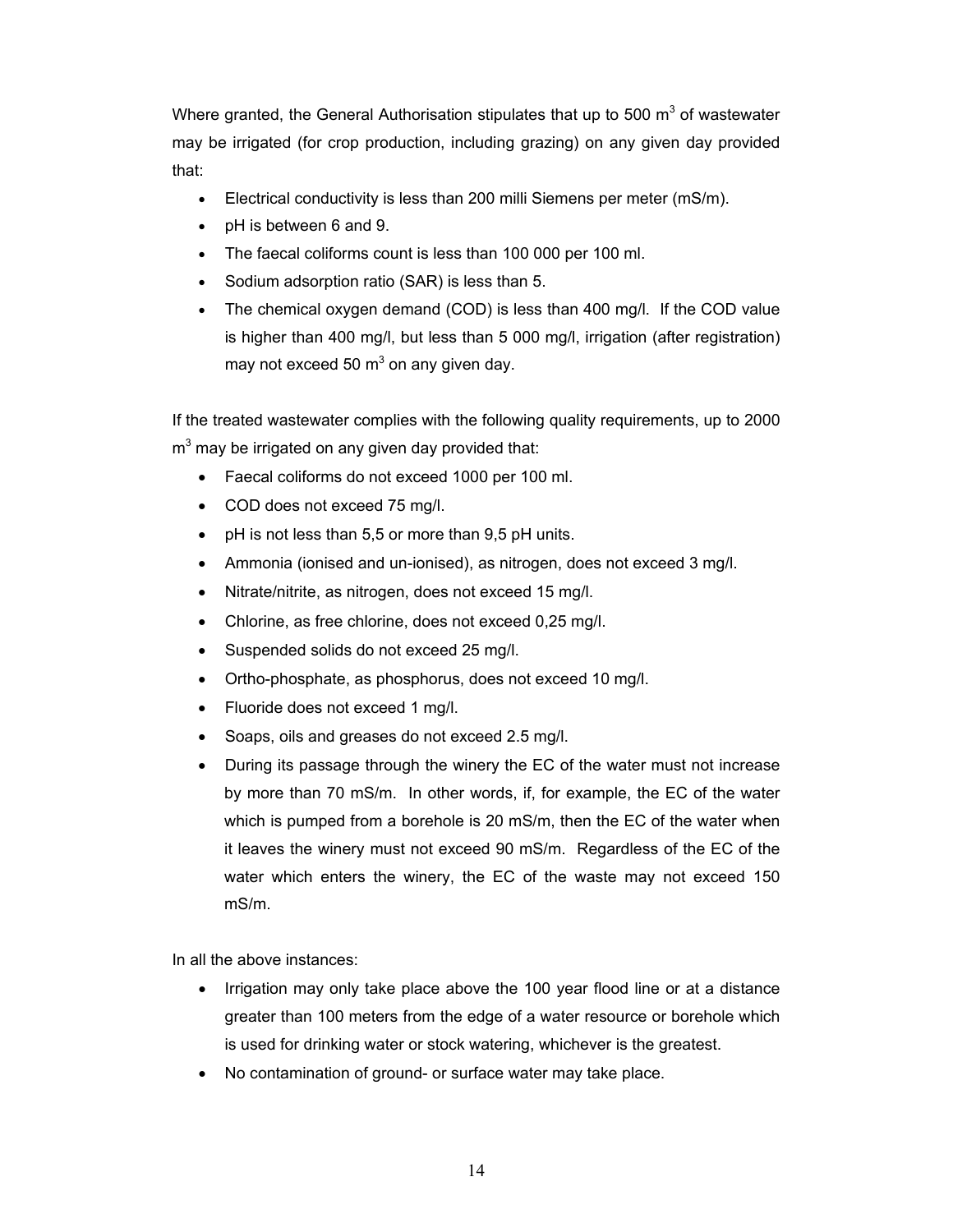- The winery must measure the quantity of wastewater irrigated on a weekly basis.
- The winery must measure the quality of the irrigated wastewater on a monthly basis. Samples should be drawn from the irrigation system from a point located immediately prior to the emitters.
- Written records concerning irrigated wastewater quantities and qualities must be kept for inspection by the responsible authority (DWAF or IPW Auditor) or sent to them on request.
- Existing, as well as possible or proposed irrigation areas must be demarcated on a 1: 10 000 orthophoto and a 1: 50 000 topographic map. Details of the crops under irrigation, irrigation techniques and details of emergency procedures must also be recorded.
- Waterlogging, damage to soil, the occurrence of flies and mosquitoes, bad odours, secondary pollution, penetration of any surface resources and unauthorised use of water by members of the public must be prevented at all times.
- Solid particles must be removed before irrigation and disposed of safely and efficiently.
- Stormwater (rain water) originating from the irrigation area must be collected to prevent contamination of any surface water resource.

If more than 1000  $m<sup>3</sup>$  wastewater is to be stored for subsequent disposal by beneficial irrigation on any given day (up to a maximum of 10 000 m<sup>3</sup> per property or up to 50 000  $\text{m}^3$  per wastewater dam system) the winery must register for this water use. If more than 500  $m^3$  is to be stored on any given day for recycling purposes, it must also be registered (a maximum of 5 000  $m<sup>3</sup>$  will be allowed). Registration is also mandatory where more than 50  $m<sup>3</sup>$  wastewater is disposed of in an evaporation pan or wastewater dam system on any given day (a maximum of 1 000 m<sup>3</sup> per day will be allowed). The same monitoring requirements pertain to all the above uses, as explained under Irrigation with Wastewater. The wastewater dams and disposal terrains both have to be situated away from a watercourse, above the 100-year flood line or alternatively further than 100 meters from the edge of a water resource or borehole used for drinking water or stock watering, whichever is the greater distance. This authorisation is valid for 5 years from the date of publication unless the date of authorisation is extended. If any storage dam exceeds a capacity of 50 000  $m^3$ , and if the wall of the dam has a vertical height of more than 5 meters, it is declared as a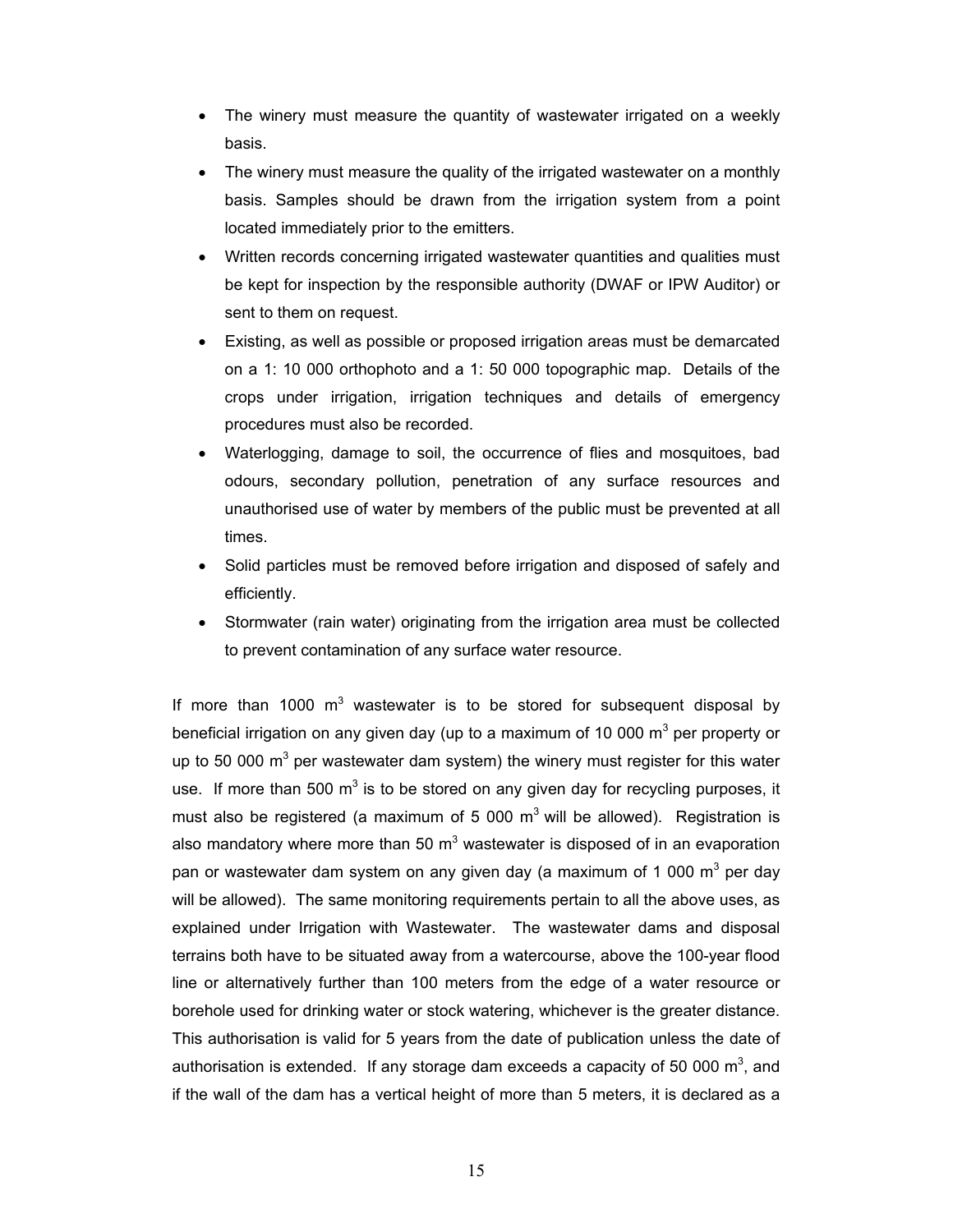dam with an associated safety risk. Such a dam must be registered as such in terms of Sections 117 and 120 of the National Water Act, 1998.

# **4.4 Irrigation scheduling**

# **4.4.1 General**

The purpose of wastewater irrigation should not be the mere disposal of wastewater, but rather the beneficial use of water to irrigate crops. Over-irrigation results in leaching, which entails the transport of materials which are potentially of use to the crop to depths below the reach of the roots. This process not only results in the rootzone becoming nutrient-depleted and increasingly acid (due to the removal of base cations), but also in water wastage and the possible transportation of pollutants into the ground water (Chapman, Correl & Ladd, 1995; Chapman, 1995; Mulidzi, 2002). A further effect of over-irrigation is that of waterlogging. Waterlogging occurs where the rate at which water is applied to the surface exceeds that at which water is able to drain through the profile. In the waterlogged state the macropores, which normally drain freely under gravity, remain water-filled and are unable to participate in the exchange of gasses with the overlying atmosphere. Oxygen levels rapidly become depleted under these conditions, suppressing the activities of roots and of other aerobic organisms (Chapman, Baker & Wills, 2001). Over-irrigation must therefore be avoided at all times. To this effect wineries should develop, in consultation with a certified soil scientist, a monthly water balance that accounts for all forms of input, storage and loss.

# **4.4.2 Monthly water balance**

Water balances enable the capacities of storage, treatment and discharge systems to be calculated for individual wineries. In the case of the disposal site, capacity will usually need to be sufficient to accommodate both rain and wastewater during the wet months. The following formula, which was developed by Chapman, Baker and Wills (2001), may be used to calculate irrigation water application rates (in mm/ha). Adherence to these rates will ensure that no over-irrigation occurs.

$$
I = [(E_T + D + S) - P]/IE
$$

*Where:*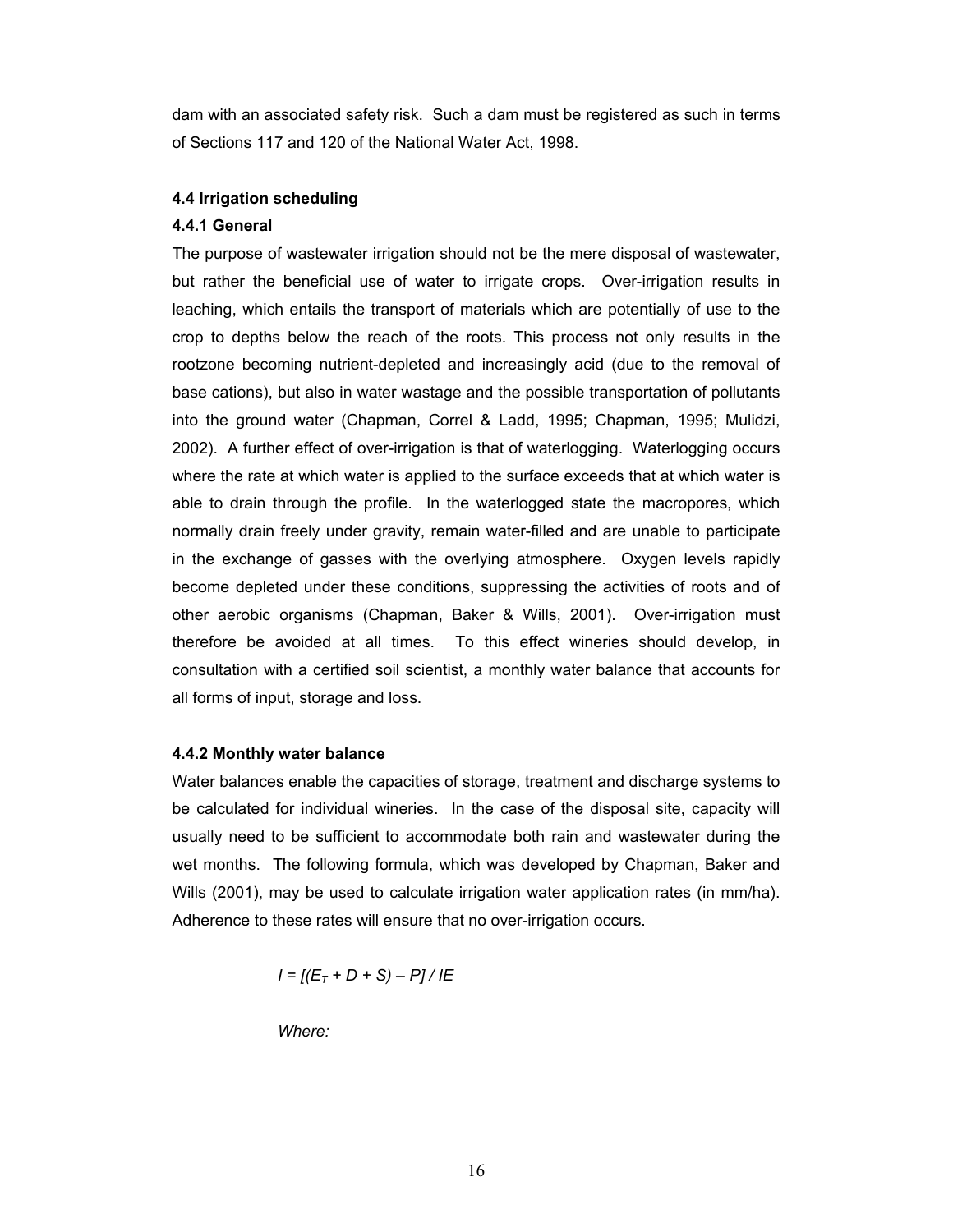*I = Depth of irrigation*   $E_T$  = Depth of water used by plants and lost via evaporation and is *given by: Epan x Crop factor D = Depth of water lost as drainage below rootzone S = Depth of water stored in the rootzone, usually based on readily available water for plant uptake P = depth of water added by precipitation IE = Irrigation efficiency* 

From this formula it will be apparent that the maximum amount of wastewater that can be applied at any time will be specific to the crop, the site and the prevailing conditions. This means that, in order to allow such environmental variables as precipitation to be taken into account, application rates can not be calculated accurately until immediately prior to each irrigation event. The effect of crop type will also be evident. In the case of Kikuyu pastures, which need only 50-70 cm of unsaturated soil for strong root development, more waste water may be applied than in a vineyard, where 60 – 120 cm of non-waterlogged soil is required. Although some crops and rootstocks are able to tolerate occasional waterlogging, protracted periods of saturation will cause even these to suffer damage. To ensure that no such damage occurs, it is thus important that a soil scientist should be called upon to calculate the weekly water requirement for each specific crop / soil combination under the prevailing climatic conditions. The accuracy of these calculations should then be checked by continuous soil moisture monitoring.

#### **4.4.3 Crop selection**

In addition to vineyards, wineries are often surrounded by gardens, lawns and a variety of ornamental and orchard trees. As discussed previously, the majority of wineries irrigate their wastewater onto crops, especially Kikuyu grass pastures. Nevertheless, even these may suffer damage from over-irrigation and from the use of high-strength untreated wastewaters. In contrast, if the winery uses only environmentally friendly chemicals and implements its water balance correctly, it is often possible to irrigate Kikuyu pastures, gardens, shrubs, trees and vines beneficially after only limited treatment of the wastewater. Such treatment may be possible in a wastewater holding-dam. The following norms for vineyard irrigation (Table 2) were developed by Ryder (1995). These should be regarded as guidelines for winery wastewater which are used for vineyard irrigation.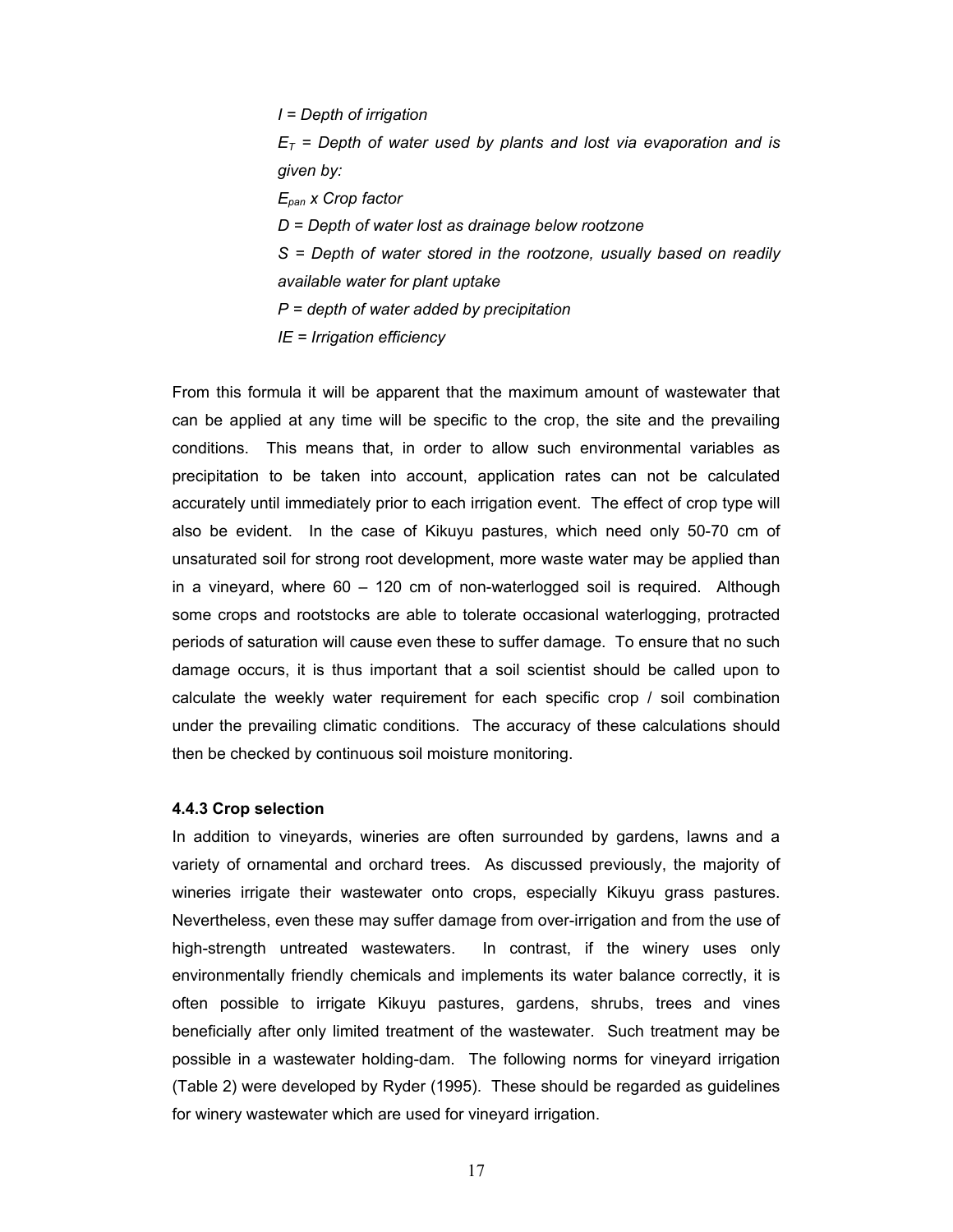| <b>Parameter</b>   | <b>Units</b>           | Optimum value | <b>Maximum values</b> |
|--------------------|------------------------|---------------|-----------------------|
| рH                 | (KCI)                  | $6.5 - 8.4$   | $6.0 - 9.0$           |
| <b>EC</b>          | mS/m                   | < 75          | < 150                 |
| <b>TDS</b>         | mg/L                   | < 500         | < 1000                |
| <b>Alkalinity</b>  | mg/L CaCO <sub>3</sub> | < 150         | < 250                 |
| <b>Hardness</b>    | mg/L $CaCO3$           | < 250         | < 400                 |
| Ca                 | mg/L                   | ~< 60         | < 100                 |
| Mg                 | mg/L                   | < 25          | < 50                  |
| Na                 | mg/L                   | < 65          | < 100                 |
| K                  | mg/L                   | < 5           | < 10                  |
| Fe                 | mg/L                   | < 5           | < 5                   |
| Mn                 | mg/L                   | < 0.2         | < 0.5                 |
| Cu                 | mg/L                   | < 0.01        | < 0.05                |
| Zn                 | mg/L                   | < 2           | < 5                   |
| <b>Bicarbonate</b> | mg/L                   | < 200         | < 300                 |
| Carbonate          | mg/L                   | < 5           | < 10                  |
| <b>Chloride</b>    | mg/L                   | $< 70$        | < 120                 |
| <b>Sulfate</b>     | mg/L                   | < 150         | < 250                 |
| N                  | mg/L                   | < 5           | < 10                  |
| P                  | mg/L                   | < 5           | ~10                   |
| в                  | mg/L                   | ${}_{0.5}$    | < 1                   |
| <b>SAR</b>         |                        | < 6           | $\leq 9$              |
| COD*               | mg/L                   | ~< 60         | < 100                 |
| <b>Coliforms</b>   | MPN/100ml              | < 23          | < 230                 |

**Table 2: Reclaimed Effluent quality standards for vineyard re-use (Ryder 1995)** 

\* Adjusted from biological oxygen demand (BOD) where BOD = 66% of COD

To reiterate, although winery wastewater can be beneficially applied to a variety of crops, crop selection must take into account such factors as soil characteristics and climatic conditions as well as wastewater quality and quantity. It is therefore essential that specialists be consulted during the selection process to avoid detrimental impacts on the receiving environment and/or crop.

### **5. Origin of winery wastewater and associated pollutants**

#### **5.1 General**

Wineries vary in size, operational procedures and management practices. They undertake similar, yet highly site-specific processes. These variables result in the production of different qualities and quantities of wastewater. The wine production process is divided into two main periods namely, the vintage period, and the nonvintage period, each generating a different kind of waste.

During the vintage period grapes are harvested, pressed and the juice is fermented into wine. The non-vintage period, in contrast, is characterised by other cellar activities, such as stabilisation, filtration, maturation, blending and bottling. At large cellars where processes associated with the non-vintage period take place throughout the year there may be little division between these two periods (Van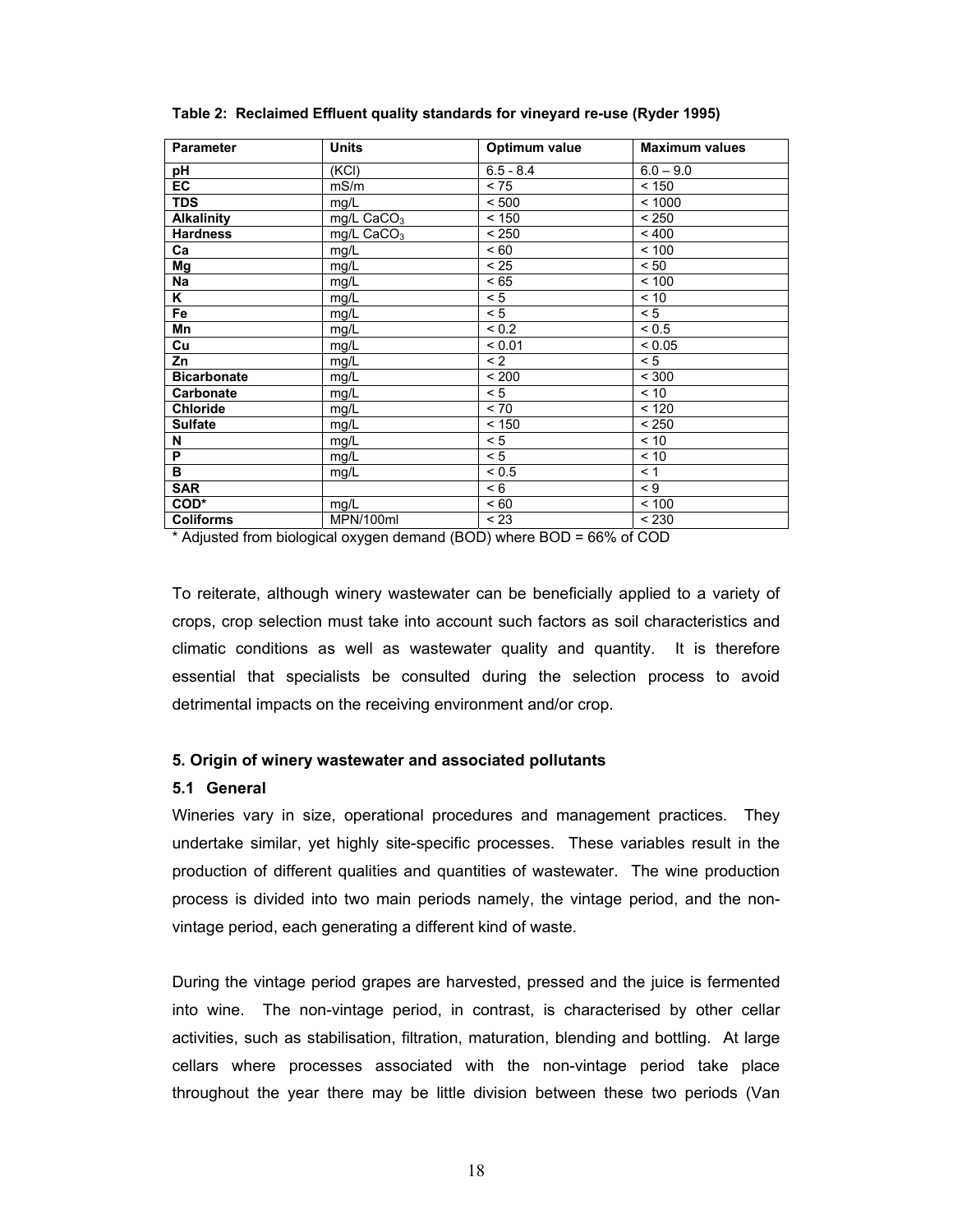Schoor, 2000b). More specifically, Chapman (1996) identified the following wastewater production stages, or periods, at wineries:

**1. Pre-harvest** (1 to 4 weeks): during this period bottling takes place and tanks are washed out with sodium or potassium hydroxide. Other equipment is also washed to prepare for the harvest period.

**2. Early harvest** (2 to 3 weeks): wastewater generation increases drastically during this period and reaches 40% of the maximum weekly rate measured at peak. White wine production dominates harvest activities.

**3. Peak harvest** (3 to 14 weeks): wastewater generation and harvest activities reach their peak.

**4. Late harvest** (2 to 6 weeks): wastewater generation decreases to 40% of the maximum (peak) weekly flow and red wine production dominates harvest activities. Distillation of ethanol may take place.

**5. Post-harvest** (6 to 12 weeks): pre-fermentation activities come to a close and maximum usage of hydroxide occurs.

**6. None harvest** (10 to 20 weeks): wastewater volume is at its minimum (less than 30% of the peak weekly flow). Wastewater quality depends on daily activities.

Medium to large wineries (generating more than 1,5 million litres of wastewater per annum) with year-round operations produce approximately 50% of their wastewater during the vintage period, whereas small wineries (< 1,5 million litres of wastewater per annum) may generate up to 80% of their wastewater during harvest (Chapman, Baker & Wills, 2001).

# **5.2 Categories of winery wastewater**

The major form of wastewater from wineries is that which is used for cleaning processes. The main contributors to the total wastewater stream are listed in Table 3 (Winetech 2003 (Vol.4); Winetech, 2003 (Vol. 7); Chapman, Baker & Hills, 2001):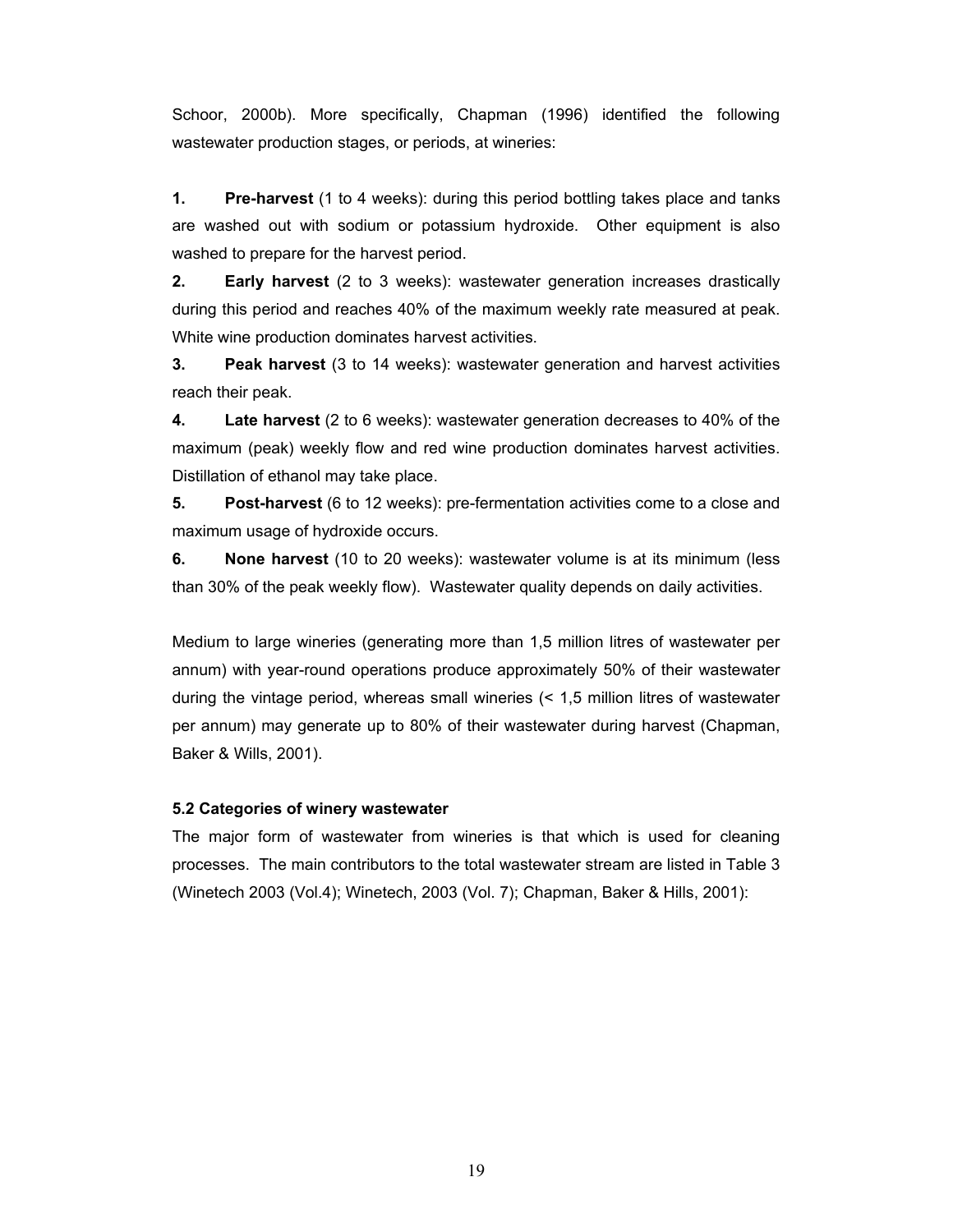| <b>WINERY OPERATION</b>        | <b>CONTRIBUTION</b> | <b>CONTRIBUTION</b><br><b>TO</b> | <b>LEGAL</b><br><b>EFFECT</b><br><b>ON</b> |
|--------------------------------|---------------------|----------------------------------|--------------------------------------------|
|                                | TO.<br><b>TOTAL</b> | <b>WASTEWATER</b>                | <b>WASTEWATER</b>                          |
|                                | <b>WASTEWATER</b>   | <b>QUALITY</b>                   | <b>QUALITY</b>                             |
|                                | <b>QUANTITY</b>     |                                  | <b>PARAMATERS</b>                          |
| <b>CLEANING WATER</b>          |                     |                                  |                                            |
| Alkali washing (removal of K-  | Up to 33%           | Increase in Na, K, COD           | Increase in EC, SAR,                       |
| bitartrate) and neutralization |                     | and pH                           | COD                                        |
|                                |                     | Decrease in pH                   | Variation in pH                            |
| Rinse water (tanks, floors,    | Up to 43%           | Increase in Na, P, Cl,           | Increase in EC, SAR,                       |
| transfer lines, bottles,       |                     | COD                              | COD                                        |
| barrels, etc)                  |                     |                                  | Variation in pH                            |
| <b>PROCESS WATER</b>           |                     |                                  |                                            |
| Filtration with filter aid     | Up to 15%           | Various contaminants             | Increase COD and EC                        |
| <b>Acidification and</b>       | Up to 3%            | $H_2SO_4$ or NaCl                | Increase COD and EC                        |
| stabilization of wine          |                     |                                  | Decrease in pH                             |
| <b>Cooling tower waste</b>     | Up to 6%            | Various salts                    | Increase COD and EC                        |
| <b>OTHER SOURCES</b>           |                     |                                  |                                            |
| <b>Laboratory practices</b>    | Up to 5-10%         | Various salts, variation in      | Increase COD and EC                        |
|                                |                     | pH, etc.                         |                                            |

**Table 3: Major processes related to winery wastewater generation and their associated contribution to wastewater quality and quantity.** 

# **5.3 Characteristics of wastewater generated in South African wineries**

Although various parameters may be used to evaluate winery wastewater, pH, SAR, COD and EC are of particular importance. Table 4 indicates the ranges over which these parameters vary in South African wineries, and compares these ranges with the legal requirements for irrigation water quality. These data indicate that the majority of South African wineries are not able to irrigate crops beneficially with wastewater unless the water is first subjected to an effective form of pre-treatment.

**Table 4: pH, SAR, COD and EC ranges in untreated wastewater from South African wineries and legal requirements for irrigation (after Van Schoor, 2004).** 

| <b>PARAMETER</b> | <b>MINIMUM</b> | <b>MAXIMUM</b> | <b>AVERAGE</b> | <b>REQUIREMENTS</b><br><b>LEGAL</b><br><b>FOR</b><br><b>IRRIGATION</b> |
|------------------|----------------|----------------|----------------|------------------------------------------------------------------------|
| pH (KCI)         | 2.7            | 7.9            | 5.1            | Between 6 & 9                                                          |
| <b>SAR</b>       | 0.3            | 29             | 5.2            | <5                                                                     |
| COD (mg/L)       | 15             | 70683          | 7433           | <5000, 400 or 75*                                                      |
| EC (mS/m)        | 16             | 2570           | 279            | $200$                                                                  |

\*Maximum irrigation of 50 m<sup>3</sup>/day when COD <5000 mg/L; Maximum irrigation of 500 m<sup>3</sup>/day when COD <400 mg/L: and maximum irrigation of 2000 m<sup>3</sup>/day when < 75 mg/l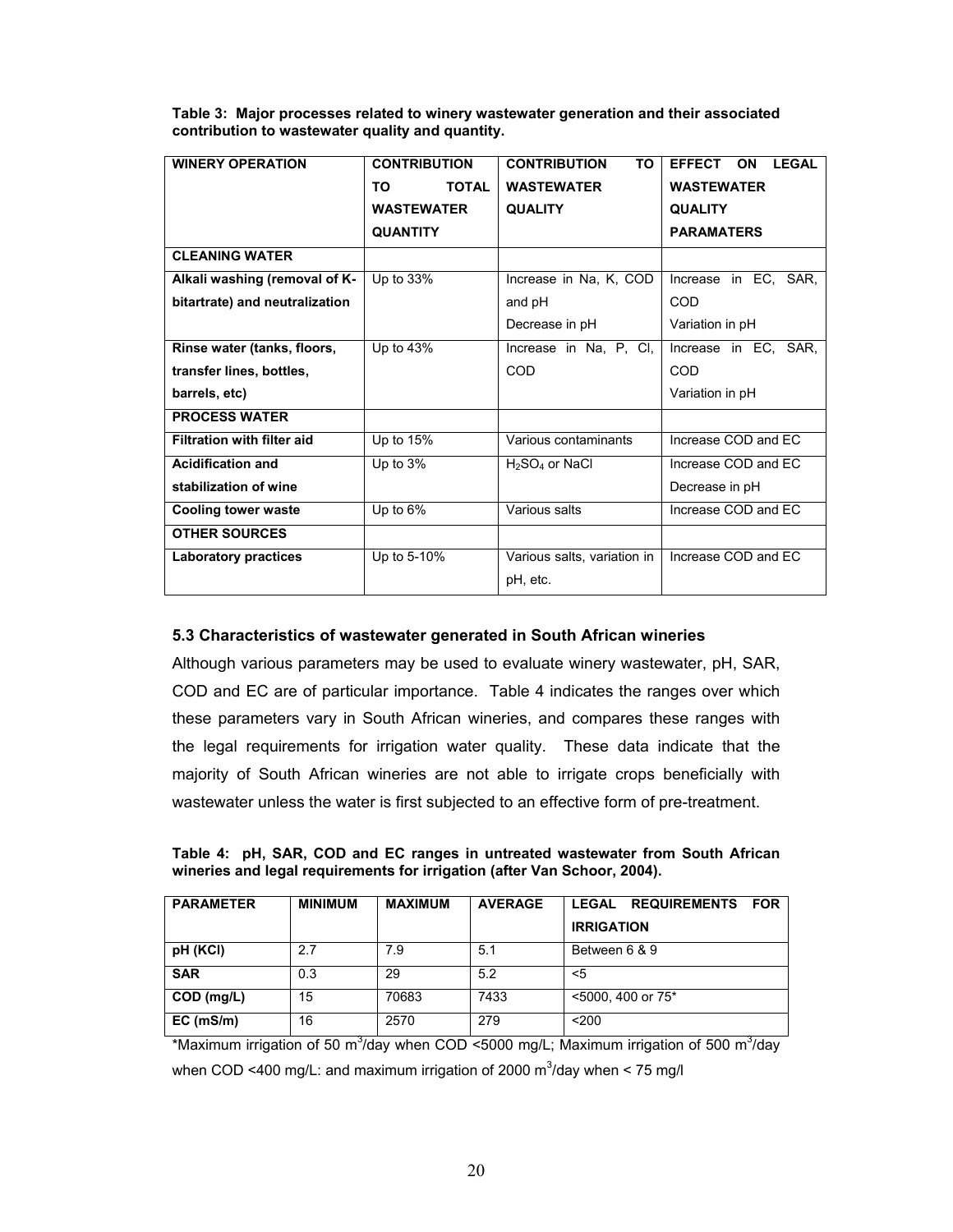#### **6. Guidelines for monitoring wastewater volumes**

Most wineries do not have records concerning the volumes of wastewater produced in past seasons. In these cases it is necessary to estimate the quantity of wastewater generated. Reasonable accuracy is needed in order to ensure that (1) the holding-dam is large enough to contain the wastewater and (2) the wastewater irrigation site is of adequate size to accommodate the wastewater volume to be disposed of or, alternatively, (3) that the treatment facilities are of adequate size to treat the wastewater prior to irrigation or disposal. The estimation of wastewater volumes should also take into consideration the percentage of wastewater generated in the peak harvest period (depending on the size of the winery) and to determine the volume of water that can be re-used or irrigated during this period. Self evidently, storm water (rain water) which needs no processing should always be kept separate from the wastewater. If wineries measure and record the volumes of wastewater generated, the estimation of disposal requirements becomes relatively easy, although some excess capacity should be incorporated into the calculation to cope with emergencies such as wine spills.

If no records are available however, the winery must estimate the quantity of wastewater generated. Such estimates are regarded positively by the authorities since they indicate that there is already an awareness of the need for water conservation and quality maintenance. Worldwide, winery wastewater production ranges from 0.5 to 14 liters of wastewater for every liter of wine produced (excluding evaporation during ageing). In the absence of monitoring or reliable estimates, a reasonable estimate is that 4 to 5 liters of wastewater will be produced per liter of wine, estimates of 6 to 8 liters wastewater per liter of wine are nevertheless likely to prove more acceptable to the authorities. Since estimates of wastewater production form the basis of all effluent handling plans, such estimates should err on the side of over, rather than under estimation of probable wastewater output. **However, wherever possible, wineries should physically measure their wastewater output volumes, rather than relying on estimates.** 

When planning wastewater measuring systems it should be noted that not all water meters can tolerate highly concentrated wastewater. Use in effluent pipelines of water meters that are designed for this purpose is therefore essential. An alternative to direct measurement of effluent volume is to meter the fresh water which enters the winery and use this value to determine the volume of wastewater produced. Clearly,

21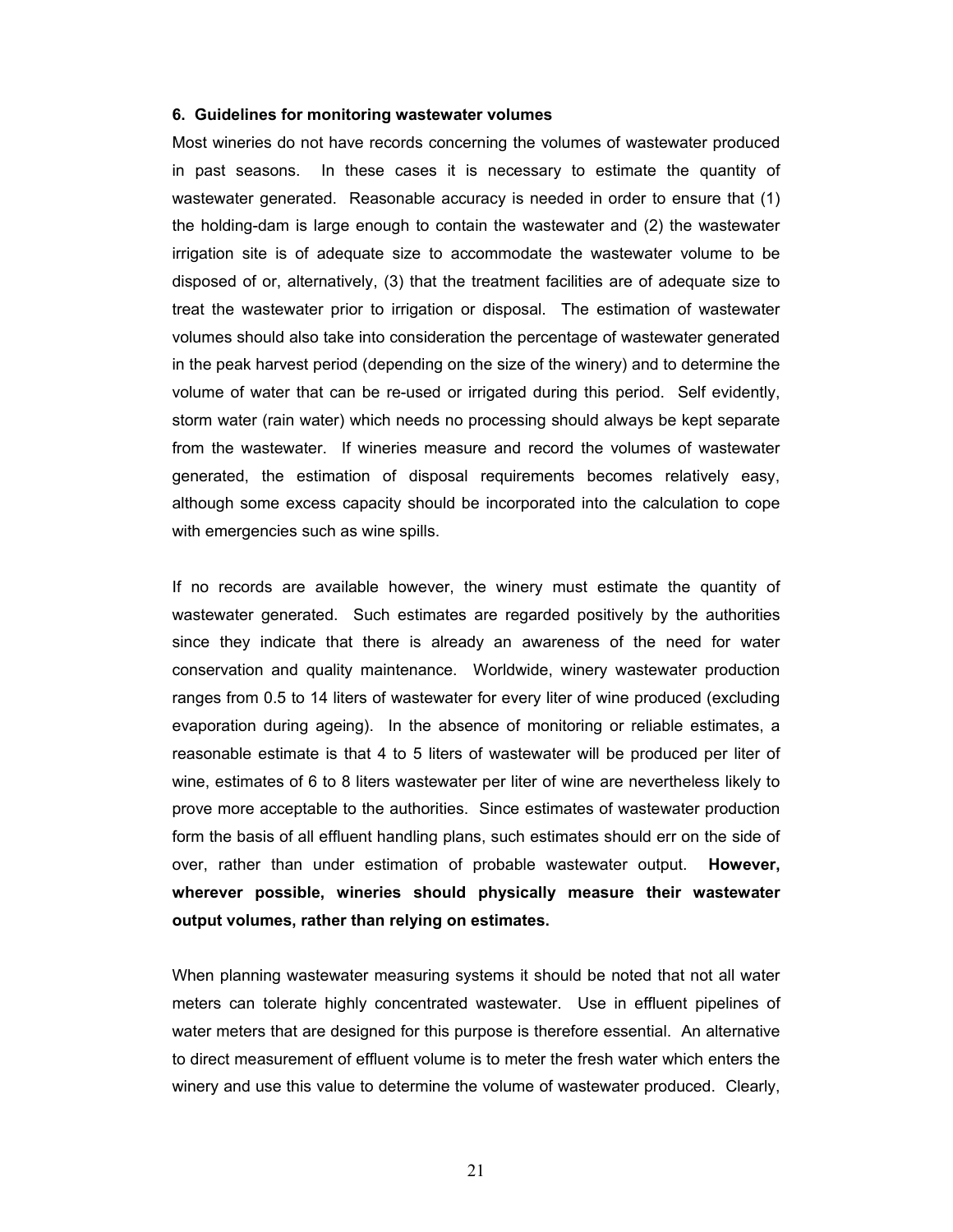this method will be useless if other sources of water (rainwater, water from nonmetered pipelines) contribute to wastewater generation.

# **7. Guidelines for constructing wastewater holding-dams**

Prior to any wastewater disposal the wastewater should be contained, measured and treated if necessary. The size of the holding dam or pit in which the wastewater is contained is therefore of extreme importance. The volume of the wastewater holding-dam will be dependent on the size of the irrigation area, soil, crop and rate of irrigation as well as on the need to store wastewater during periods when no irrigation is possible (because of a high soil water table, for instance). Aesthetics may also play a predetermining role in dam size. Some wineries, for example, prefer the dam to remain full throughout the year. When constructing the irrigation dam, the following guidelines should be followed:

- The integrity of the waterproof lining of the dam is vital. All of the liner seams must be sealed to prevent any untreated wastewater from entering the environment.
- The pipelines which carry the wastewater must be of a sufficient size that no back-up of effluent occurs during even the heaviest of the peak flow periods. The pipelines and fittings must be of high enough quality to withstand the flow of wastewater for many years without leakage.
- Wastewater holding dams must be able to accommodate the maximum volume of wastewater which is likely to occur at any one time, plus sufficient reserve volume to cope with possible emergencies.
- Holding dams should be large enough that sufficient time elapses for solids to settle out and for organic matter to break down, before the water is released or used for irrigation.
- Holding dams should be constructed in such a way that the entry of storm water is prevented.
- Irrigation systems must be designed in such a way that leakages do not occur.

# **8. Guidelines for wastewater sampling**

In wineries which do not have records concerning wastewater volumes and qualities, an intensive monitoring program should be carried out over a two or more year period to determine whether the winery complies with the legal authorisation parameters. In the absence of pre-treatment it is highly unlikely that the wastewater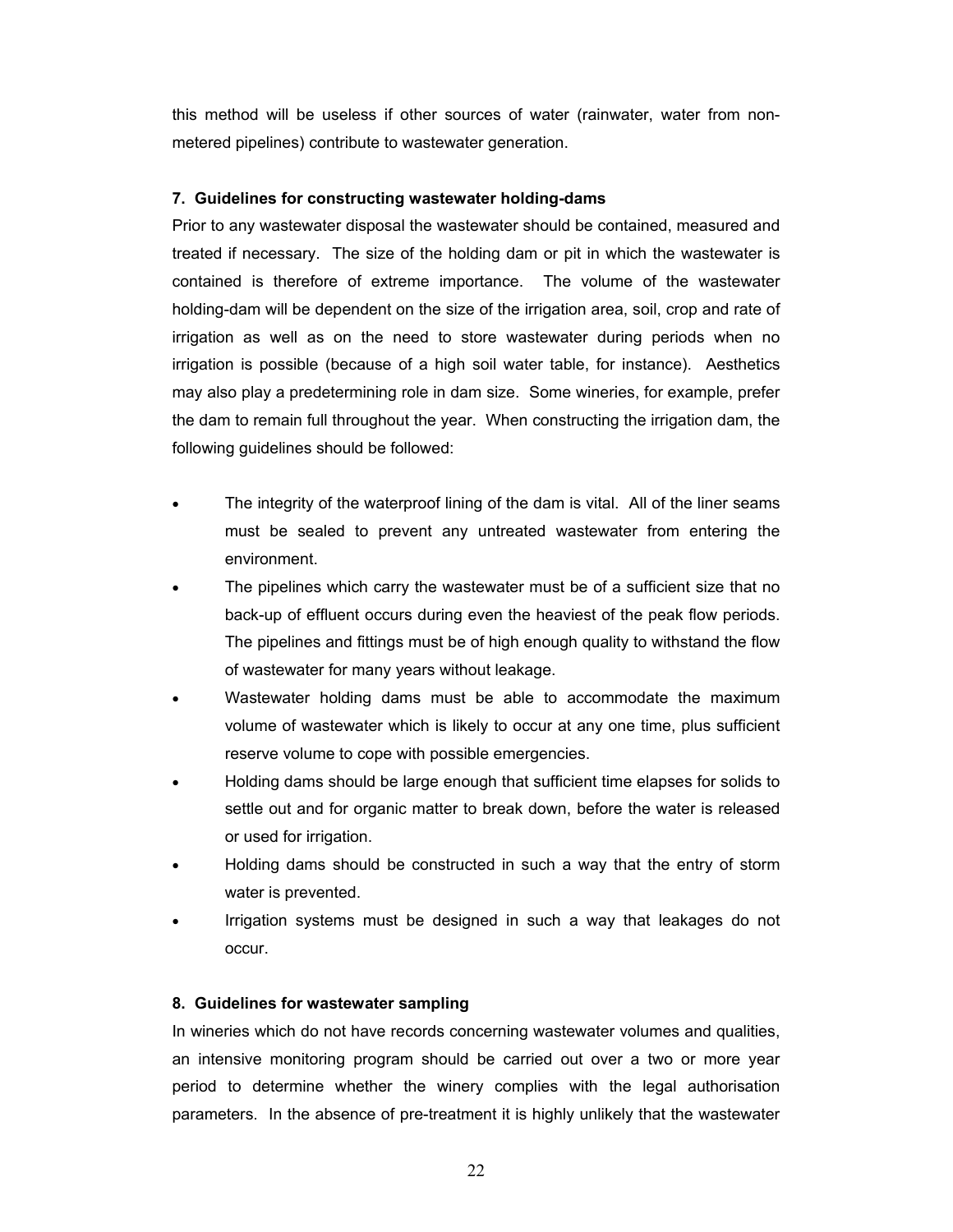will comply with these norms. It is therefore important that a sampling procedure for wastewater be implemented. The monitoring program should calculate, on a monthly basis, the volume of wastewater, the normal variation in volume between key periods of wastewater production and the normal variation in chemical composition between key periods of wastewater production, as well as the potential environmental and social impacts of the recycling or disposal activities.

After the initial two or more year intensive monitoring program, a routine monitoring program should be instituted. The purpose of routine monitoring is to confirm and record variation in wastewater volume and chemical composition. The winery should also monitor the impact of wastewater on soil, water resources, vegetation and human health. In due course each cellar will evolve and follow its own monitoring program, adapted to the pattern and intensity of activities.

A successful and effective monitoring program will always go hand in hand with a thorough, representative, sampling procedure. The winery should take samples during the first two years at the six key stages shown in Table 8, although more frequent sampling may be desirable if unusual circumstances occur (Van Schoor, 2000b; Chapman, Baker & Wills, 2001; Winetech, 2003, Vol. 3):

| <b>PERIOD</b>        | <b>FREQUENCY</b>   |
|----------------------|--------------------|
| Pre-harvest period   | fortnightly        |
| Early harvest period | weekly             |
| Peak harvest period  | weekly             |
| Late harvest period  | weekly             |
| Post-harvest period  | fortnightly        |
| No harvest period    | every 6 to 8 weeks |

**Table 8: Sampling periods and frequencies**

When taking waste water samples, attention should be paid to the following:

- Sample the wastewater at the point where it is discharged into the holding dam. Alternatively, the wastewater should be sampled in the dam, at the depth of the outflow / irrigation intake, immediately before an irrigation event takes place. Be consistent in the sampling method employed.
- At least 500 ml of wastewater must be collected in a clean glass or plastic container (the lid, seal and bottle should be rinsed with boiling water before use) and stored below 4°C, or in accordance with the directions of the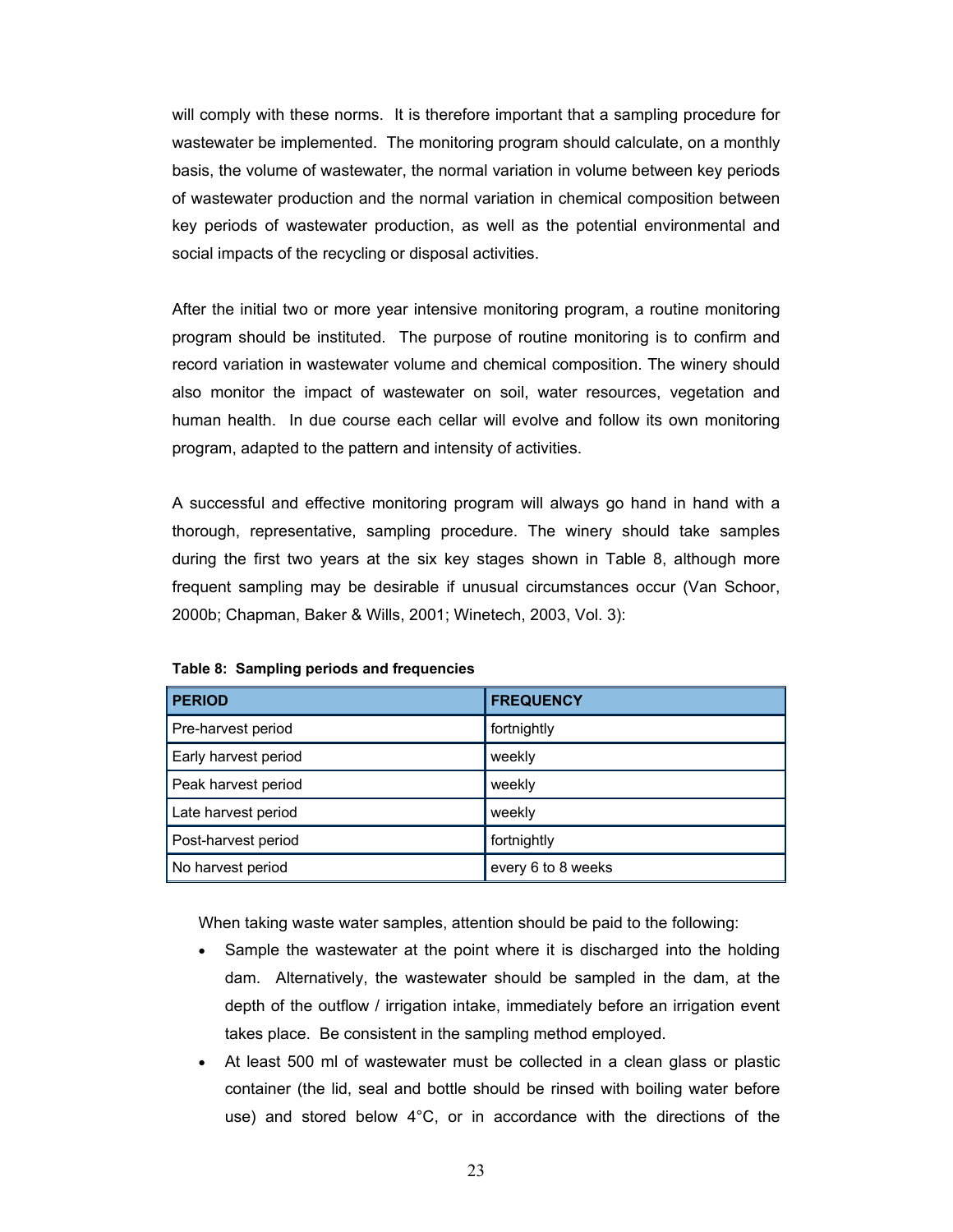analytical laboratory which will do the analysis. The samples should be delivered to the laboratory as soon as possible after being collected, but within 24 hours.

- A note should be made of the winery activities which are taking place at the time when samples are collected, especially where only one or two processes are contributing a high percentage of the total volume of wastewater being produced.
- Keep records of all actions taken.
- Determine if the water quality complies with the requirements for crop specific irrigation (consult a certified soil scientist)

# **9. Soil monitoring**

Determination of wastewater quality prior to irrigation events is essential to ensure that wastewater, which is of unacceptable quality, is not discharged onto the soil and crops. Wastewater containing high levels of sodium (reflected in the SAR) may cause structural degradation, soil compaction, anaerobic conditions, sodicity, etc. (South African Water Quality Guidelines, 1996). Curiously, although a few plant varieties are able to utilise sodium as a nutrient, plants seem to lack mechanisms by which the uptake of unwanted salts may be avoided. Inadvertent uptake of sodium may suppress the uptake of potassium and nitrogen through competition and may, together with the associated chloride anion, have direct toxic effects. Wastewaters which are high in potassium may also be detrimental, since excess potassium in the grape causes high must pH levels and may lead to colour extraction problems in red wines. It is therefore important that soil samples should be taken from wastewaterirrigated soils and analysed, at least on a three monthly basis. Soil sampling should, in fact, run parallel with the wastewater sampling program. The soil samples must be analysed (at least for the first year) for: pH, electrical resistance/conductivity, Ca, Mg, Na, K, Fe, Mn, Cu, Zn, Cl, S, N, P, B and ESP. A control area (where no irrigation has occurred) must also be sampled to facilitate comparison between wastewaterirrigated and wastewater-free soils. A certified soil scientist must interpret these results and make ameliorant and/or fertilizer recommendations which may be necessary (Van Schoor, Conradie & Raath, 2000). Soil samples must be taken at three depth intervals at a minimum of five locations per hectare and analyzed by an accredited laboratory. If any indications of soil degradation are identified, the area should be rehabilitated and another area or disposal method must be identified and utilised in collaboration with DWAF and other specialists.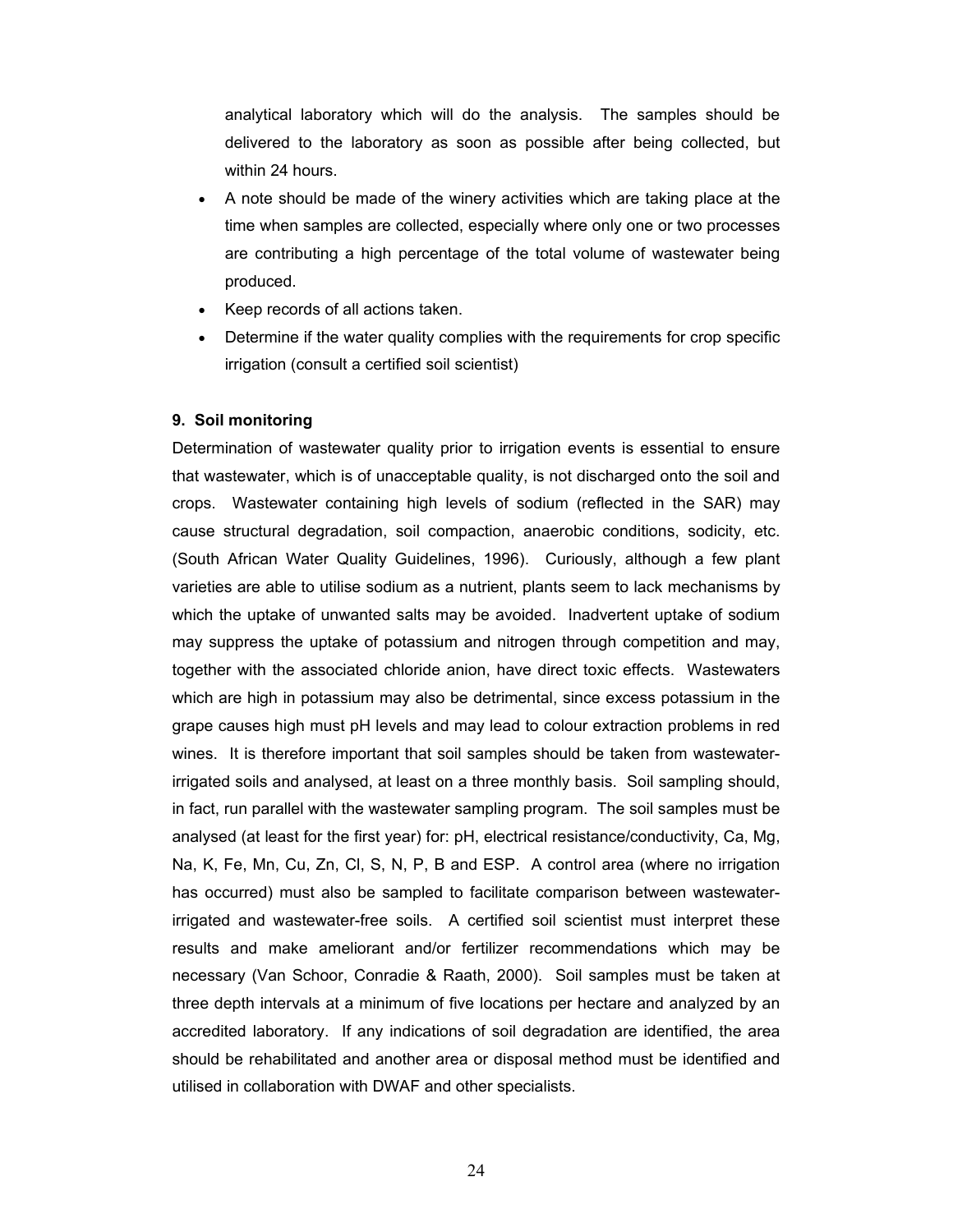# **10. Guidelines for cleaner production**

# **10.1 General**

Every winery should be committed to responsible environmental management and should implement cleaner production strategies which will ensure that usage of chemicals and water are at a minimum. Wineries should also ensure that beneficial crop irrigation occurs (Wine Growers NZ, 1995; Chapman, 1996). The following are examples of how to implement cleaner production strategies at wineries.

# **10.2 Reducing water pollution**

Changes in certain common practices, procedures, policies and habits can often result in marked improvements in wastewater quality. Here are some examples of how to reduce water pollution:

- **Phase out all products which contain sodium.** This will have a direct, beneficial effect on SAR. The most commonly used sodium carrier is sodium hydroxide (NaOH), which is used to dissolve the potassium bitartrate which precipitates in tanks and other equipment during fermentation and the cold stabilization process. Since potassium bitartrate can also be dissolved with potassium hydroxide (KOH), this material is an obvious alternative. Where there are already very high K levels present in the soils of the irrigation area, the use of KOH and, indeed, of the wastewater itself will need to be evaluated by a soil scientist (Van Schoor, 2001d).
- **Reduce the COD of the wastewater.** This can be readily achieved by screening out solids larger than 0.5 – 1.0 mm with basket screens. Screening should be followed by a period of settling in a tank. In effect, the shorter the period that the solids remain in contact with the wastewater, the lower the COD of the wastewater will be. COD can also be reduced if the KOH wash is followed by flushing-out with phosphoric acid instead of the more commonly used citric acid (Glaetzer, 2000).
- **Eliminate the use of salts (e.g. K, Ca, Na, Mg) in the winery**. This strategy may alone be sufficient to reduce the **EC** to within legal limits for beneficial crop irrigation. Replacing disinfectants and cleaning agents with ozone, will reduce both the EC and the COD of the wastewater.
- The winery should request data sheets from chemical suppliers to ensure that only environmentally friendly products are being used.
- When wastewater treatment is limited to low tech and low cost systems prior to beneficial crop irrigation, sewage water should not be combined with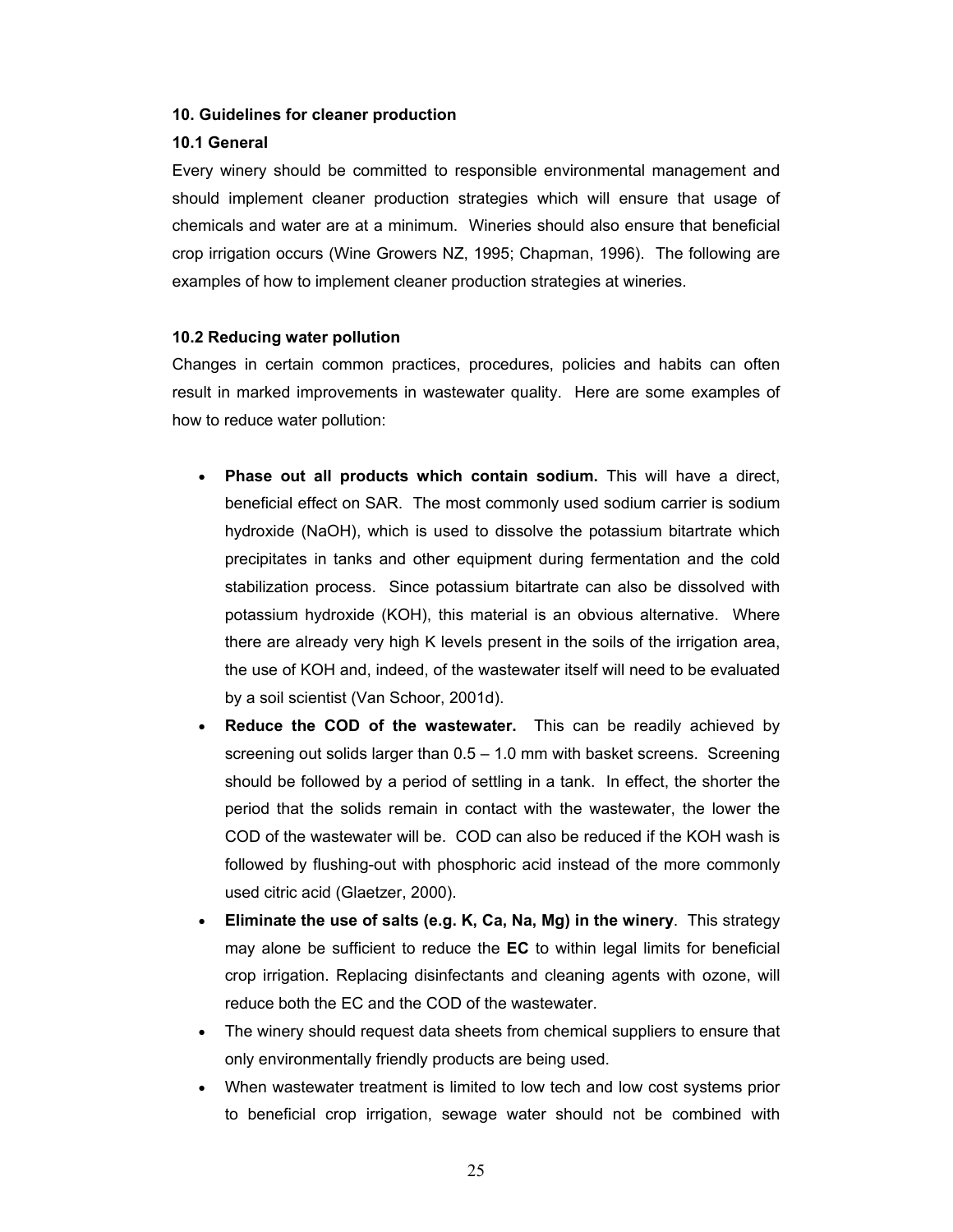winery wastewater. This will ensure that bacteria, viruses and parasites such as the tapeworm do not form a threat to health. The possibility of a high faecal coliforms and *E. coli* counts will also be reduced.

# **10.3 Reducing water consumption**

By reducing water usage in the cellar to the absolute minimum, the amount of wastewater that must be managed will also be reduced, possibly to the point where compliance with national legislation and IPW requirements for disposal by irrigation may be achieved with little pretreatment. Since wastewater treatment is costly, wineries should follow the following guidelines to reduce water usage to an absolute minimum:

- Separate all rainwater from the wastewater collection systems.
- Where possible, use rainwater for irrigation of gardens or in the cooling system of the winery. Do not contaminate rainwater with wastewater.
- Use treated wastewater for beneficial crop irrigation (e.g. gardens, vineyards, etc)
- Install water meters to measure water usage. Where possible, meters which monitor wastewater outflow should also be fitted.
- Use brooms or pressure mops for rinsing floors instead of using a normal water hose.
- Use high pressure hoses with warm water to reduce water volumes.
- Check pipe connections and taps for leaks. Do this at least once each day.
- Do not crush more grapes than can be handled by the next process.
- Install alarms to indicate when tanks are in danger of overflowing.
- Re-use wash water where possible. Wash water which contains KOH can continue to be used until the point is reached where it ceases to be effective as a bitartrate dissolving agent. Do not dispose this water or lees into the wastewater stream, but rather sell it to a recycling organization.

# **11. Responsible handling of chemicals**

Statutory prescriptions regarding the handling of chemicals must be adhered to. The general requirements for handling and storage of chemicals are as follows:

• Chemicals used for cleaning and disinfection must be stored separately from chemicals which are used in wine production. The objective of separate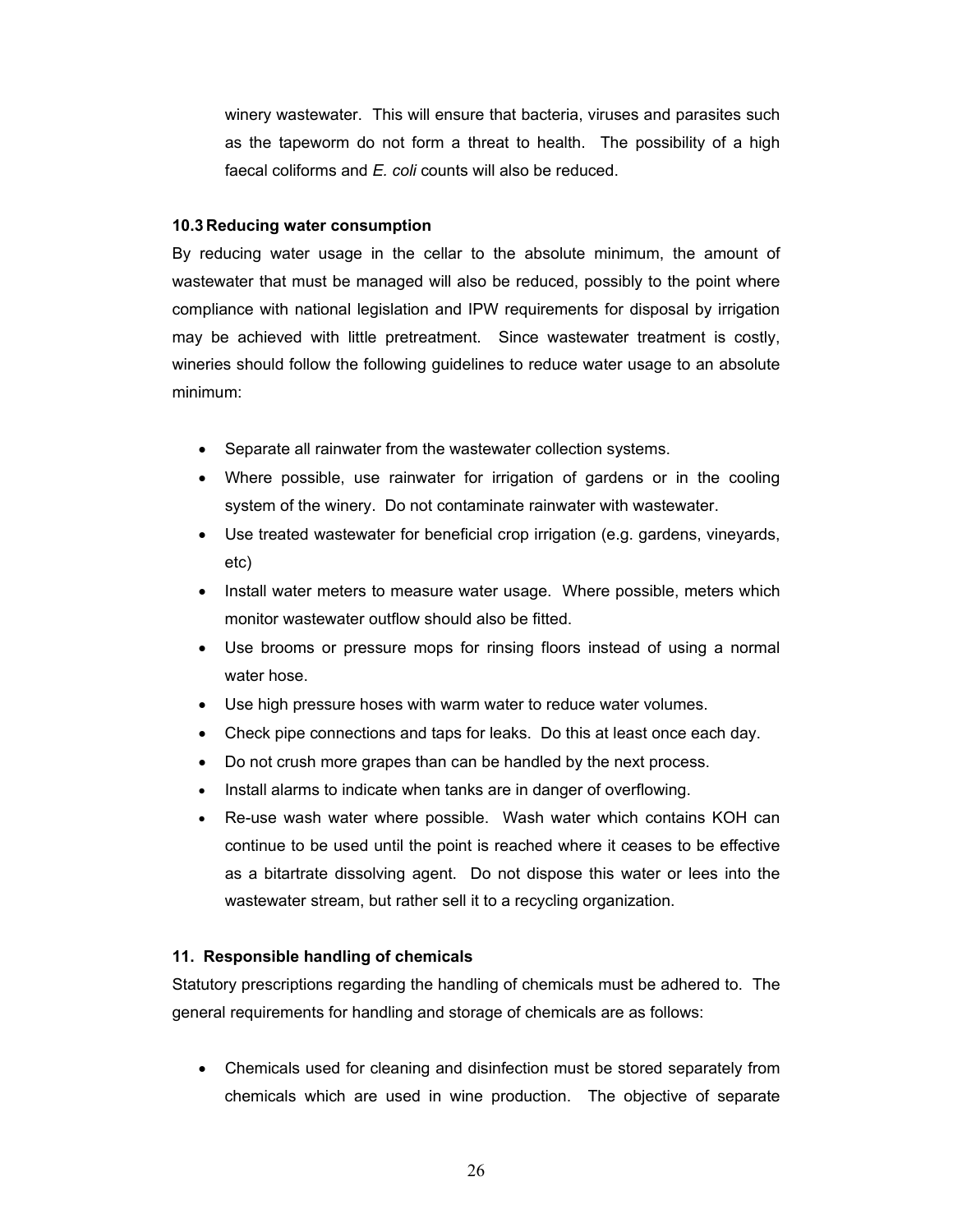storage is to minimize the risk that cleaning materials may be accidentally introduced into the wine.

- All products should be used in strict accordance with the instructions listed on the label. Unlabelled containers should be regarded as suspect and disposed of safely.
- All chemicals must be locked in a separate store. The design of the store should comply with legal requirements.
- Chemical stores must be watertight, well ventilated, maintained at a moderate temperature and sufficiently well illuminated that labels can be read easily.
- The design of chemical stores and of areas where chemicals are handled must be such that environmental pollution will not occur even if severe spillage occurs.
- Effective measuring facilities must be used.
- Washing facilities must be available for people and clothing. These facilities should include showers.
- A record must be kept of the acquisition, usage and disposal of all chemicals.
- Persons who handle chemicals must receive thorough training, wear appropriate protective clothing at all times, and undergo annual medical examinations.
- Chemicals which are left over from any process may not be disposed of into ditches, rivers or storage dams. Disposal must conform to IPW guidelines.

# **12. Initial treatment of wastewater in holding dams**

In order to prevent pollution the disposal of winery wastewater by beneficial irrigation may only take place where the quality of the wastewater conforms to specifications and where the volume falls within prescribed limits. Where water quality falls outside of these limits, certain treatments may be applied which will allow the wastwater to be irrigated both responsibly and legally. The following are examples of possible treatment options:

• If the pH of the wastewater in the holding dam is lower than the legal or crop requirement, the pH may be increased by the addition and thorough mixing-in of chlorine-free hydrated lime. This operation should be carried out in a well constructed and sealed sedimentation pit. Winery wastewaters are unlikely to have high pH levels (exceeding 9). Where high pH levels do occur, they are likely to drift downward over a fairly short time period.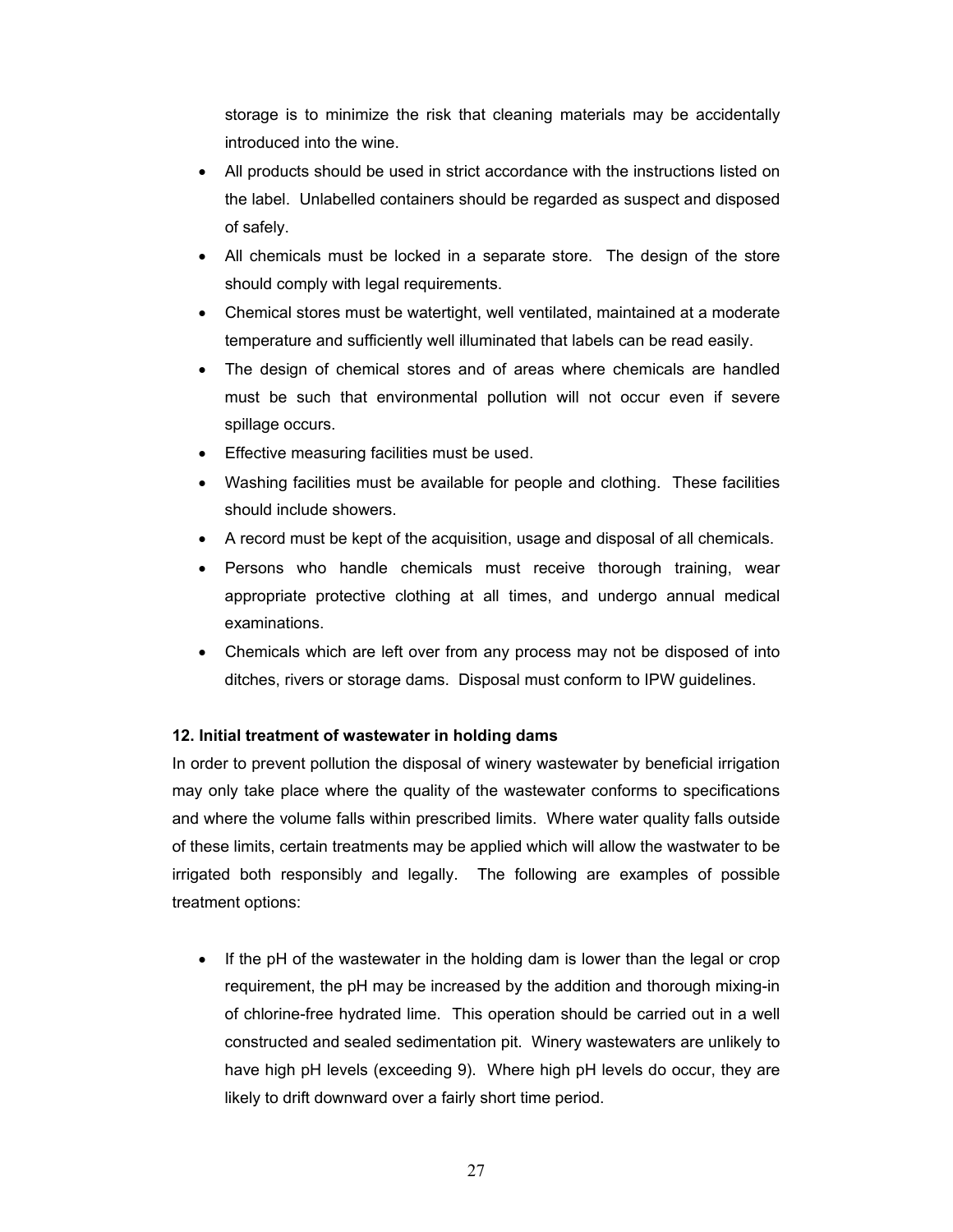• Where the COD exceeds the legal or crop requirement, the installation and operation of a mechanical aerator in the holding dam will slowly reduce the COD. Some microorganisms are able to decrease COD levels in the wastewater and this is the principle employed in artificial wetlands (Van Schoor, 2002) and various bioreactors. It is nevertheless important that the design and capacity of such facilities should be precisely matched to the characteristics and volumes of the wastewaters that are to be processed. This should be done by a qualified and experienced consultant.

# **13. Higher technology treatment options**

As discussed elsewhere, the end use to which winery wastewater will be put is the most important factor to consider when deciding on treatment options. Each winery generates wastewater with a unique quality, quantity and seasonal variation pattern. Soil characteristics and crop requirements will also be specific to that winery. Where a particular winery uses only environmentally friendly chemicals and has effective screening processes in place, it will usually be possible to irrigate the wastewater beneficially on certain soils and crops without the need to resort to particularly technologically advanced methods of treatment. However, if the area of the disposal site is small and if the soils are of low potential, then the likelihood that crops may be beneficially irrigated with wastewater will be small unless highly sophisticated methods of pretreatment are employed.

The first step should be to conduct a winery audit with the assistance of an environmental specialist. The objective will be to determine whether the implementation of different production strategies, such as the use of more environmentally friendly chemicals, can be used to reduce the amount of wastewater generated, or to improve wastewater quality. Parallel with this audit, a study of the soil should be carried out by a soil scientist. This study should aim to determine the total area required for beneficial irrigation. If the irrigation area is too small, or the scope for introducing cleaner production strategies is limited, then alternative treatment options (other than liming and aeration) must be considered.

Although many effective treatment options exist, these are usually associated with high capital-installation and running costs. To limit the cost of high technology treatment systems, it is essential that an effective wastewater monitoring procedure be followed (as discussed in this document) prior to the decision to ensure that the treatment facility is not over or under designed. The following are examples of higher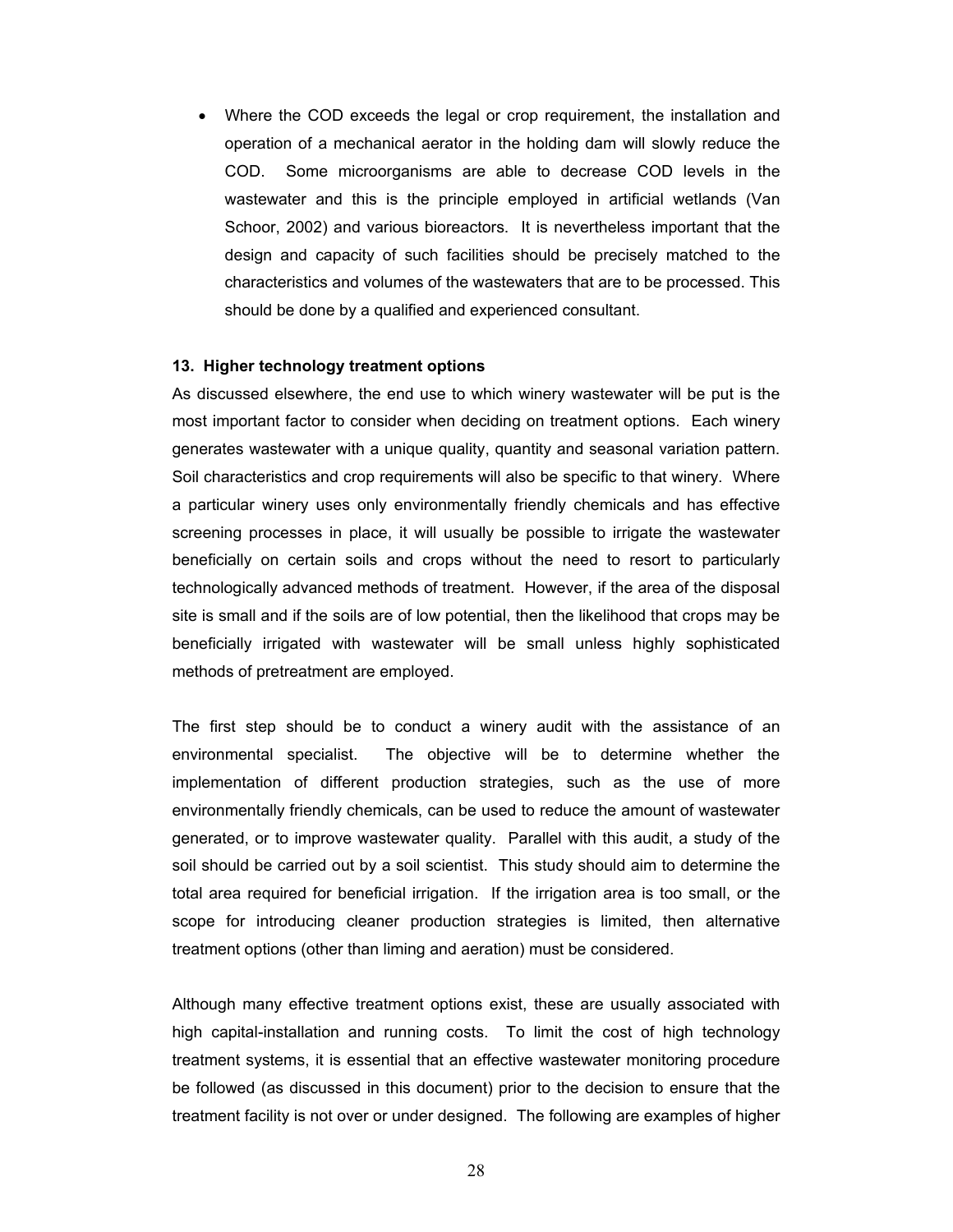technology treatment options available for the treatment of winery wastewater (OIV, 1999; Winetech 2003, Vol. 5). A specialist should be consulted to assist in decision making. It is recommended that more than one option should be considered, especially taking into consideration capital construction, operating and maintenance costs:

- Biological aerobic systems.
- Artificial wetlands (reed beds).
- Aeration of wastewater dams.
- Sequenced batch reactors (SBR).
- Activated sludge.
- Bacterial beds.
- Biological disks.
- Biological anaerobiosis.
- Physio-chemical treatment.
- Membrane techniques and reverse osmosis.
- Evapo-concentration to fractional condensation (ECCF).
- Combinations of processes.

It is important to remember that specific treatment systems have different goals. As an example, COD levels can be decreased significantly with a bioreactor, but salts (e.g. Na) cannot be removed by a bioreactor. In contrast, reverse osmosis can be used to remove salts, but might require the reduction of COD before it can be used effectively.

# **14. Guidelines for cleaning holding dams**

Wineries should follow the following guidelines concerning the cleaning of wastewater dams:

• The wastewater dam, pipes and other equipment should be cleaned regularly to pre-empt the possibility that nuisances such as unpleasant odour or the clogging of irrigation equipment may arise from blockages or from the excessive build-up of sludge. The sludge which is removed from the dam may only be applied to the soil once the chemical composition of the sludge has been determined and certified safe for application to a specific soil. Sludge which contains high concentrations of certain elements (sodium and heavy metals) is unsuitable for soil application since the soil, water sources and plant performance will be negatively affected.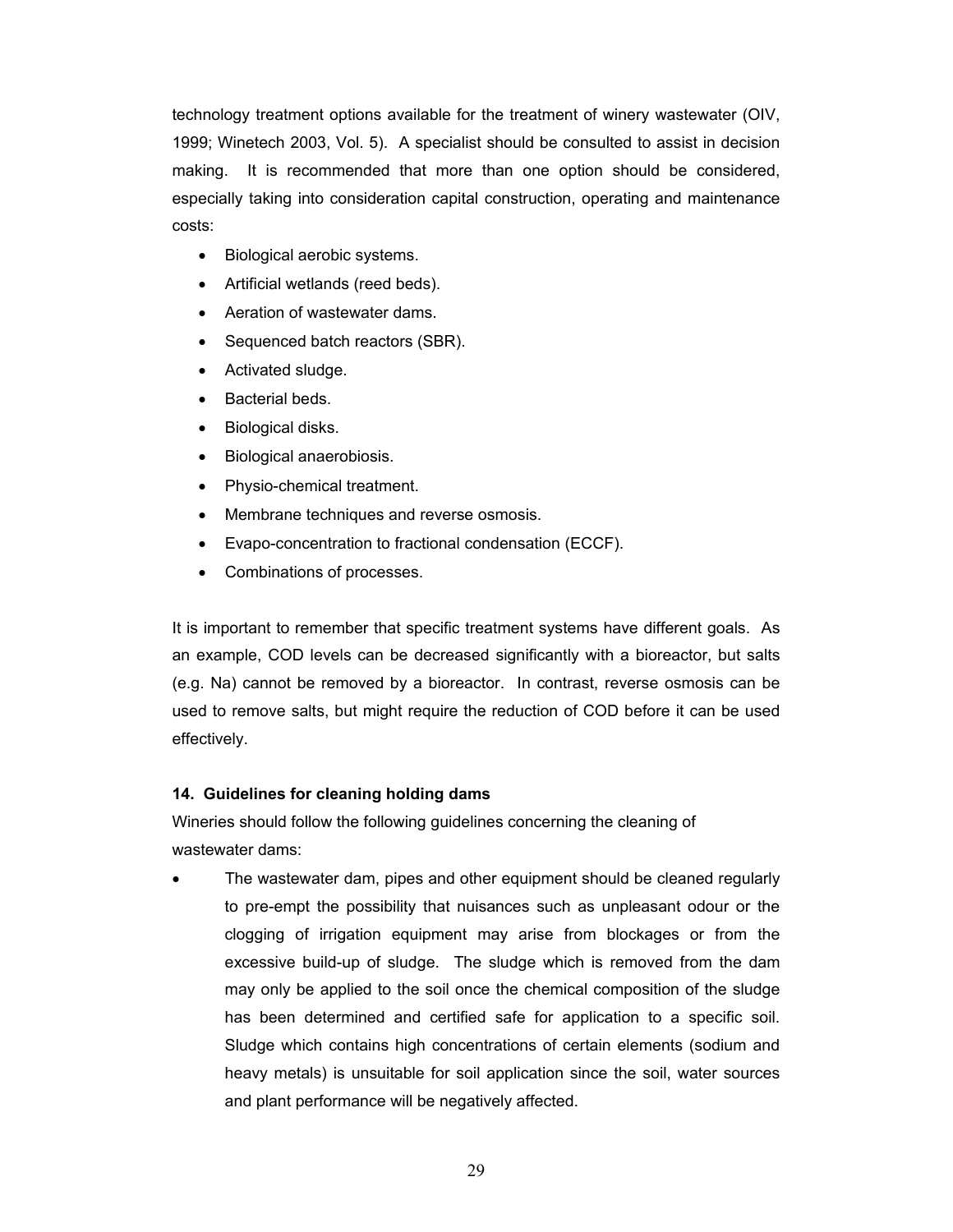• An attempt should be made to conduct the cleaning operation in the summer months to allow rapid breakdown, thus minimising the generation and persistence of unpleasant odours.

# **15. Guidelines for solid waste management**

Should the winery decide to make use of a licensed solid waste disposal site, or of a composting plant on the property, to dump or compost skins, stems, pips, lees, filter aids (e.g. DE), bentonite clay etc., that winery will need to apply for a permit from the relevant authority (currently DWAF), prior to any disposal. Conversely, if the winery decides not to use an on-site waste disposal site, the following guidelines should be followed (Winetech, 2003, Vol. 9).

- Skins, stems, pips and lees must be stored on an impenetrable base (clay, cement or plastic) to prevent organic acids from seeping downward and having negative effects on soil and groundwater. The design of the base should be such that leachates may be collected for disposal via the winery wastewater system. Alternatively, leachates may be collected, stored in sealed waste bins and disposed of by an authorized contractor. After breaking down into compost the solid residues may be applied to the soil, provided that analysis of a representative (usually composite) sample indicates that it is safe to do so.
- The storage area should preferably be at least 200 m from dwellings to reduce the likelihood that unpleasant odour or insect pests will cause annoyance.
- If no storage space is available, such solid wastes as skins, stems, pips and lees may be disposed of in the form of animal feed.
- Solid winery waste, as well as sedimentation and waste filter material (e.g. diatomaceous earth and bentonite clay), must be stored temporarily before being removed to prevent unpleasant odours.
- Wherever possible, alcohol and tartaric acid should be recovered from used filtration materials to prevent soil and water pollution.
- Packaging material, "dry" stock, excess apparatus and equipment, paint, oils, lubricants and solvents must be disposed of in an environmentally friendly way at a waste disposal site approved by the responsible authority (currently DWAF).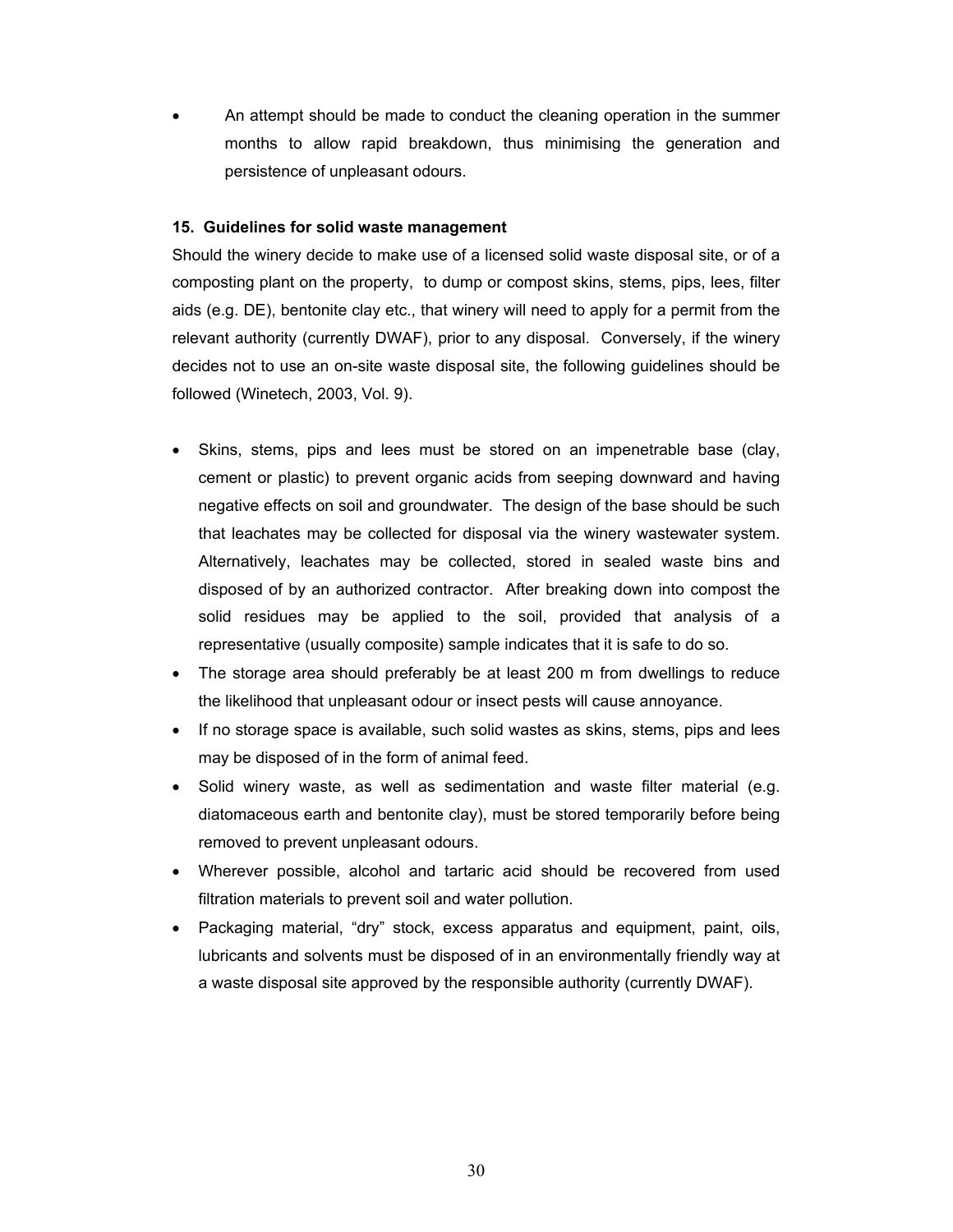#### **16. Guidelines for conducting an Environmental risk asessment**

The potential impact of winery wastewater on the receiving environment differs between wineries. An environmental risk assessment is a useful tool to determine whether a proposed wastewater management plan will be successful if implemented. During May 2001, Van Schoor's formula for prioritizing and quantifying potential environmental impacts in the wine industry was published in the Wineland magazine for this specific purpose (Van Schoor, 2001c). By substituting information concerning the proposed winery wastewater management plan in this formula, it is possible to determine the potential impact of the current wastewater management situation compared to the situation after the implementation of the proposed wastewater management plan. The impact on the receiving environment is then calculated in percentage terms (0 –100) where any value greater than 15 can be regarded as significant. The formula and its criteria are as follows:

# $S = [(fd + int + sev + ext + loc) x (leg + ipw + pol + ia + str) x P]$

#### **Where**

- *S* = Van Schoor's significance value (Van Schoor, 2001c)
- *fd* = frequency and duration of the impact
- *int* = intensity of the impact
- *sev* = severity of the impact
- *ext* = extent of the impact
- *loc* = sensitivity of locality
- *leg* = compliance with legal requirements
- *ipw* = conformance to requirements for integrated production of wine (IPW)
- *pol* = covered by company policy
- *ia* = impact on interested and affected parties
- *str* = strategy to solve issue
- *P* = probability of occurrence of impact

### **Numerical criteria**

The following numerical criteria for the above-mentioned parameters should be used in the formula. The criteria may be adjusted for specific site differences: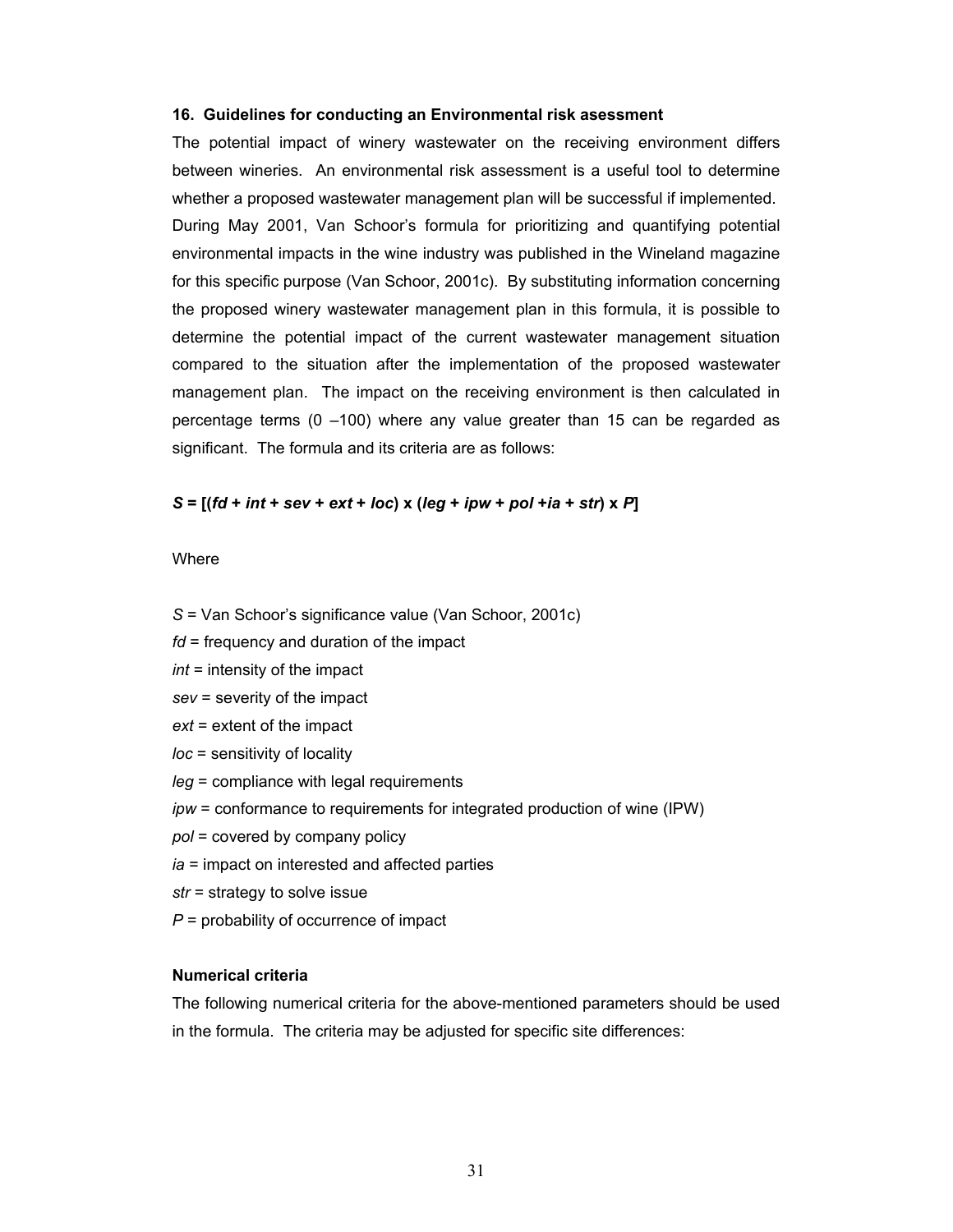| $fd$ = frequency and duration of the impact                          |     |                                                                    |     |                                                                   |     |  |  |  |
|----------------------------------------------------------------------|-----|--------------------------------------------------------------------|-----|-------------------------------------------------------------------|-----|--|--|--|
| low frequency (monthly or longer);<br>low duration (minutes)         |     | medium frequency (weekly); low<br>duration (minutes)               | 1.5 | high frequency (daily or less);<br>low duration (minutes)         | 2   |  |  |  |
| low frequency (monthly or longer);<br>medium duration (hours)        | 1.5 | frequency<br>(weekly);<br>medium<br>medium duration (hours)        | 2   | high frequency (daily or less);<br>medium duration (hours)        | 2.5 |  |  |  |
| low frequency (monthly or longer);<br>high duration (days or longer) | 2   | (weekly);<br>frequency<br>medium<br>high duration (days or longer) | 2.5 | high frequency (daily or less);<br>high duration (days or longer) | 3   |  |  |  |
|                                                                      |     |                                                                    |     |                                                                   |     |  |  |  |
| int = intensity of the impact                                        |     |                                                                    |     |                                                                   |     |  |  |  |
| low pollutant concentration;                                         |     | medium pollutant concentration;                                    |     | high pollutant concentration;                                     |     |  |  |  |
| low pollutant quantity                                               |     | low pollutant quantity                                             | 1.5 | low pollutant quantity                                            |     |  |  |  |
| low pollutant concentration;                                         |     | medium pollutant concentration;                                    |     | high pollutant concentration;                                     |     |  |  |  |
| medium pollutant quantity                                            | 1.5 | medium pollutant quantity                                          | 2   | medium pollutant quantity                                         | 2.5 |  |  |  |
| low pollutant concentration;                                         |     | medium pollutant concentration;                                    |     | high pollutant concentration;                                     |     |  |  |  |
| high pollutant quantity                                              |     | high pollutant quantity                                            | 2.5 | high pollutant quantity                                           | 3   |  |  |  |

| $sec =$ severity of the impact      |   |  | $ext =$ extent of the impact           |  |
|-------------------------------------|---|--|----------------------------------------|--|
| changes immediately reversible      |   |  | locally (on-site contamination)        |  |
| changes medium/long-term reversible | - |  | regionally (groundwater contamination) |  |
| changes not reversible              |   |  | globally (ozone depletion)             |  |

| <i>loc</i> = sensitivity of location |                          |  | $Ieq =$ compliance with legal requirements |  |
|--------------------------------------|--------------------------|--|--------------------------------------------|--|
| not sensitive                        |                          |  | compliance                                 |  |
| moderate (e.g. low water table)      | $\overline{\phantom{a}}$ |  | non-compliance                             |  |
| sensitive (e.g. wetlands)            | w                        |  |                                            |  |

| <i>ipw</i> = conformance to IPW requirements |  |  | pol = covered by company policy |
|----------------------------------------------|--|--|---------------------------------|
| Conformance                                  |  |  | covered in policy               |
| non-conformance                              |  |  | not covered/no policy           |

| ia = impact on interested and affected |  |  |  |  |  |
|----------------------------------------|--|--|--|--|--|
| parties                                |  |  |  |  |  |
| not affected                           |  |  |  |  |  |
| partially affected                     |  |  |  |  |  |
| totally affected                       |  |  |  |  |  |

| $ext =$ extent of the impact           |
|----------------------------------------|
| locally (on-site contamination)        |
| regionally (groundwater contamination) |
| globally (ozone depletion)             |
|                                        |

| leg = compliance with legal requirements |  |
|------------------------------------------|--|
| compliance                               |  |
| non-compliance                           |  |
|                                          |  |

| ipw = conformance to IPW requirements |  | pol = covered by company policy |  |
|---------------------------------------|--|---------------------------------|--|
| Conformance                           |  | covered in policy               |  |
| non-contormance                       |  | not covered/no policy           |  |

| ia = impact on interested and affected<br>parties |  | str = strategy to solve issue       |     |
|---------------------------------------------------|--|-------------------------------------|-----|
| not affected                                      |  | strategy in place                   |     |
| partially affected                                |  | strategy to address issue partially | 0.2 |
| totally affected                                  |  | no strategy present                 |     |

| $P =$ probability of occurrence of impact |      |  |  |  |
|-------------------------------------------|------|--|--|--|
| not possible (0% chance))                 |      |  |  |  |
| not likely, but possible (1 - 25% chance) | 0.25 |  |  |  |
| likely $(26 - 50\% \text{ chance})$       | 0.50 |  |  |  |
| very likely (51 - 75% chance)             | 0.75 |  |  |  |
| certain (75 - 100% chance)                | 0.95 |  |  |  |

Where wineries irrigate wastewater in the absence of a wastewater management plan, the negative impact on the environment usually exceeds 90% (Van Schoor, 2001c). After the implementation of such a plan, the impact on the receiving environment is mostly less than 15%, which is not significant (Van Schoor, 2001c). From these figures it is clear that the implementation of a wastewater management plan at any winery will decrease the potential impact on the environment significantly. It is therefore essential that each winery commits itself to such a wastewater management plan to reduce the impact on the receiving environment as far as possible. This will also ensure compliance with national environmental legislation, conformance to IPW requirements as well as sustainable acceptance and therefore competitiveness on the international export market.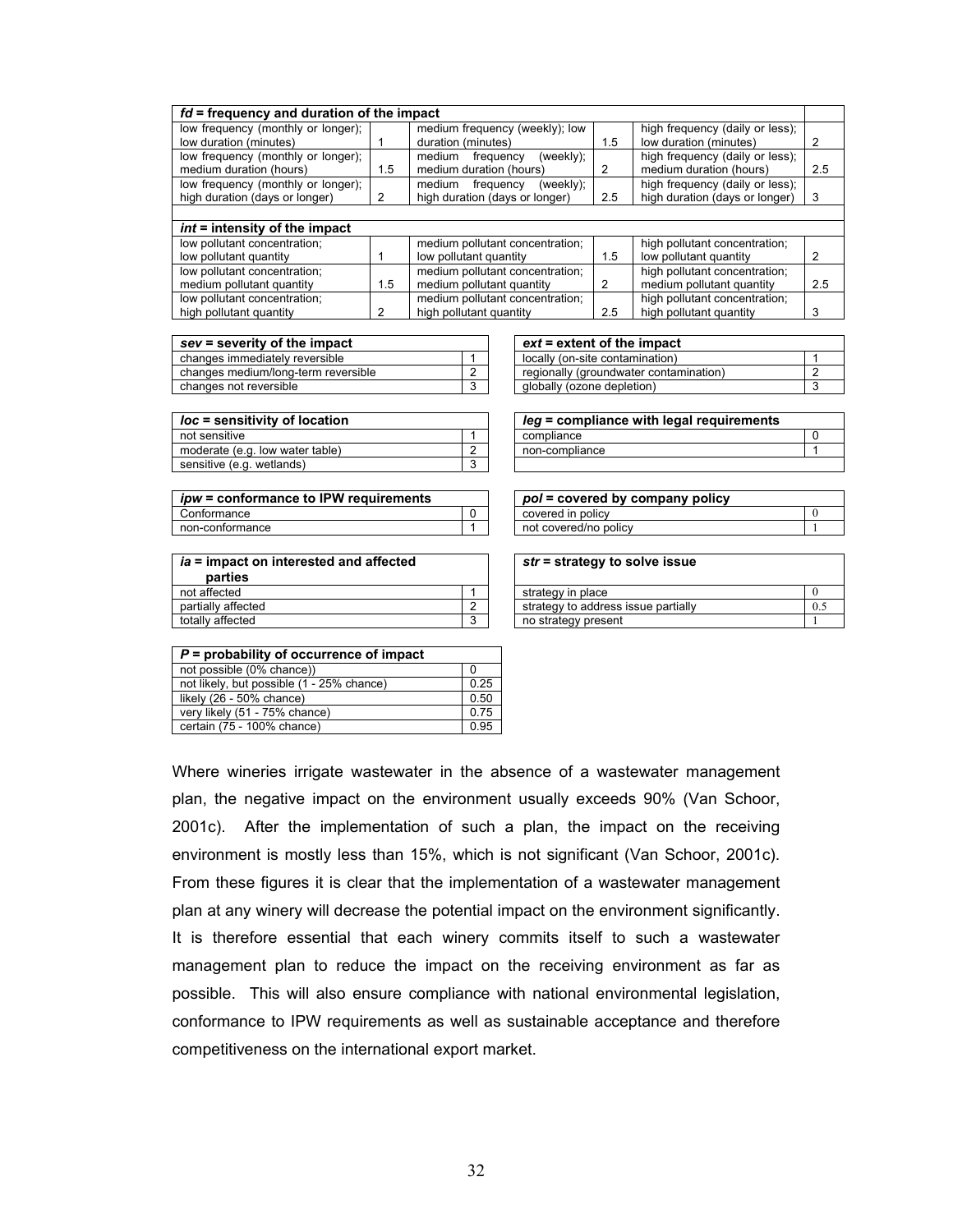# **17. Guidelines for staff training**

Education of employees forms an essential component of the planning and implementation of a winery wastewater plan. All staff and contractors who have operational, monitoring, maintenance and construction activities should be made aware of the potential impacts of their activities on the environment and of how to limit wastewater production and the use of chemicals to the absolute minimum. Attending annual IPW courses and a series of simple and practical training sessions can be used.

# **18. Application for the necessary authorisation from the Department of Water Affairs and Forestry**

After a winery wastewater plan has been developed (for a specific winery), the final step is to apply for authorisation (General Authorisation or license) from the Department of Water Affairs and Forestry. The application for such an authorisation must be in the form of a Water Quality Management Report. Completed standard water use registration or license application forms must also be included, as must the license application fee, currently R114, VAT included. No application fee is required if the winery complies with the requirements of a General Authorisation. Application forms can be obtained from the following address:

Department of Water Affairs and Forestry, Private Bag X16, Sanlamhof 7532.

The application for authorisation may require additional information to that which is contained in the winery wastewater plan and must state very clearly what is being applied for. The authorisation will contain conditions that must be complied with and these will be based on the information supplied in the application.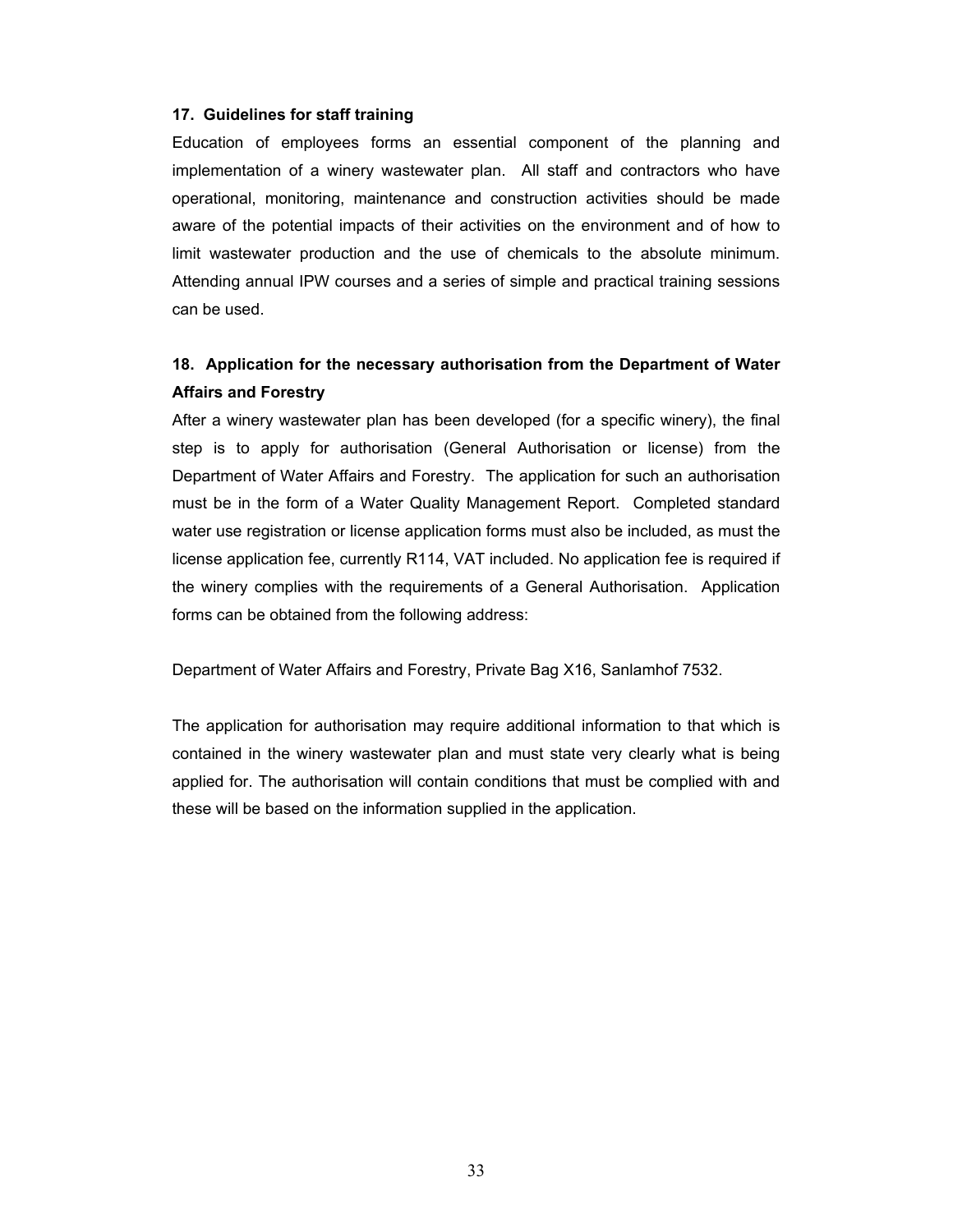# **Literature cited**

# **(Please note that all "Wineland" publications are available at: www.wynboer.co.za)**

- 1. Chapman, J.A., 1995. Land disposal of winery and distillery wastewaters. PhD-thesis. University of Adelaide, Australia. August 1995.
- 2. Chapman, J.A., 1996. Cleaner production for the wine industry. South Australian Wine and Brandy Industry Association, Adelaide, Australia.
- 3. Chapman, J.A., Baker, P. & Wills, S., 2001. Winery Wastewater Handbook: Production, Impacts, and Management. Winetitles, Adelaide, Australia.
- 4. Chapman, J.A., Correll, R.L. & Ladd, J.N., 1995. Removal of soluble organic carbon from winery and distillery wastewaters by application to soil. *Aust. J. Grape Wine Res*. 1, 39-47.
- 5. Glaetzer, S.J., 2000. Environmental management case study: Winery. Proc. 10<sup>th</sup> Australian Wine Industry Technical Conference.
- 6. Government Notice Nr. 399, 2004 (26 March 2004) of the National Water Act, 1998, (Act 36 of 1998).
- 7. Government Notice Nr.1738, 2003 (28 November 2003) of the Natural Scientific Professions Act, 1998, (Act 27 of 2003).
- 8. IPW, 2003. South African guidelines for integrated production of wine. ARC Infruitec-Nietvoorbij, Stellenboch, South Africa.
- 9. Mulidzi, A.R., 2001. Environmental impacts of winery effluent in the Western and Northern Cape provinces. M.Inst.Agrar-thesis. University of Pretoria, South Africa. May.
- 10. National Water Act, 1998 (Act 36 of 1998).
- 11. Natural Scientific Professions Act, 2003 (Act 27 of 2003).
- 12. OIV, 1999. Management of winery and distillery effluents. Office International de la Vigne et du Vin. Scientific and technical notebooks, France.
- 13. Ryder, 1995. Aerobic pond treatment of winery wastewater for vineyard irrigation by drip and spray system in California. *Rev. Fr. Oenol.* (NO 152), 22-24.
- 14. South African Water Quality Guidelines, 1996. Agricultural use: Irrigation. Department of Water Affairs and Forestry, Pretoria, South Africa.
- 15. Thomas, J.W., 1992. Guidelines for wastewater irrigation. Environmental Protection Authority, Adelaide, Australia.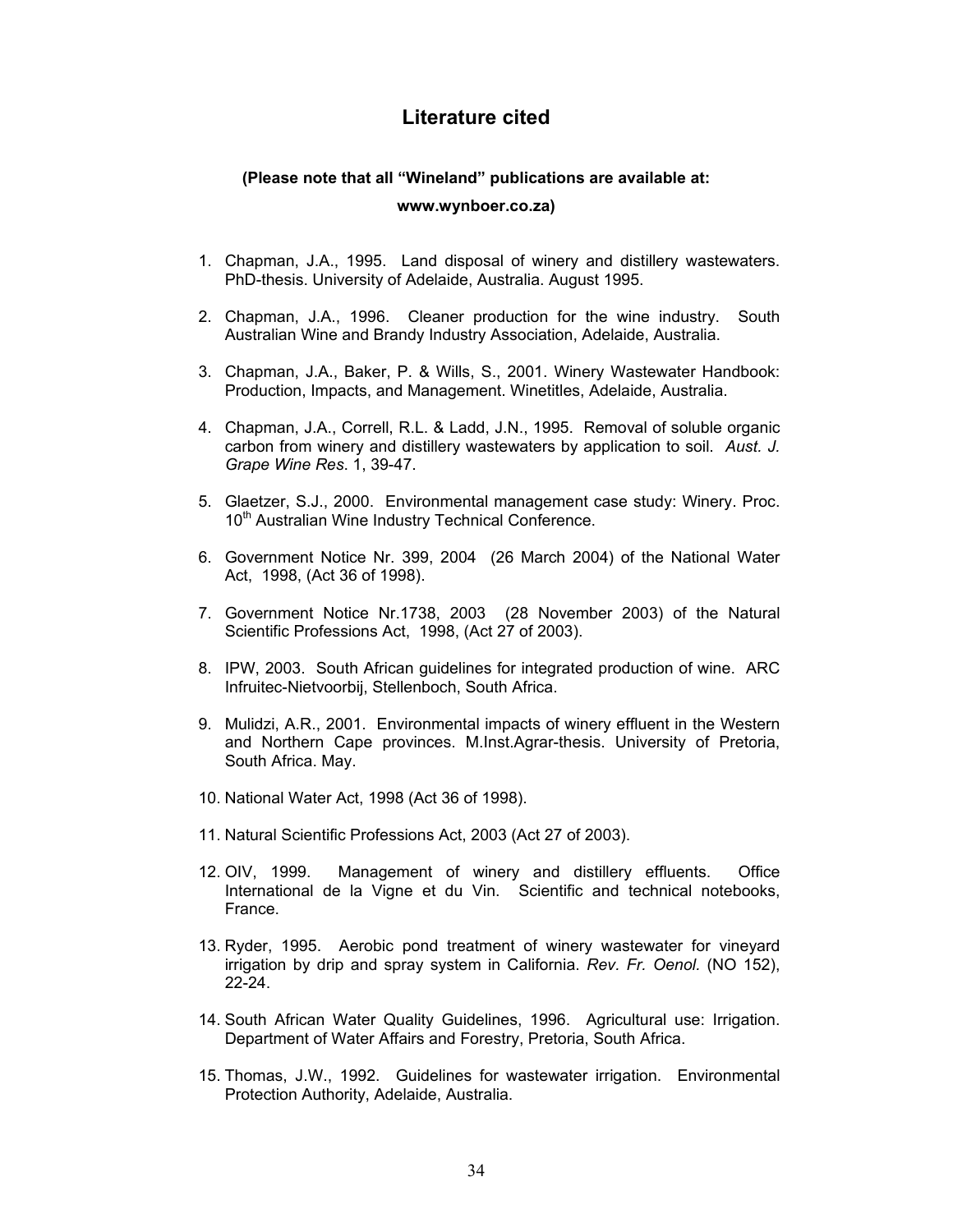- 16. Van Schoor, L.H., 2000a: Some critical factors in the development and implementation of ISO 14001 environmental management systems for wine cellars. Wineland, July.
- 17. Van Schoor, L.H., 2000b: Management options to minimise negative environmental impacts at wine cellars. Wineland, July.
- 18. Van Schoor, L.H., 2001a: Proposed criteria in the system for integrated production of wine for managing wastewater, solid waste, noise and air pollution. Wineland, May.
- 19. Van Schoor, L.H., 2001b: Environmental legislation in viticulture and the wine industry. Wineland, January.
- 20. Van Schoor, L.H., 2001c: A formula for the quantification and prioritisation of negative environmental impacts. Wineland, May.
- 21. Van Schoor, L.H., 2001d: Geology, particle size distribution and clay fraction mineralogy of selected vineyard soils in South Africa and the possible relationship with grapevine performance. MSc thesis, University of Stellenbosch.
- 22. Van Schoor, L.H., 2002: The use of artificial wetlands in the purification of winery wastewater. Wineland, March.
- 23. Van Schoor, L.H., 2004. A prototype ISO 14001 Environmental Management System for wine cellars. PhD dissertation. University of Stellenbosch, South Africa. Unpublished.
- 24. Van Schoor, L.H., Conradie, W.J. & Raath, P.J. 2000: Guidelines for the interpretation of soil analysis for vines. Wineland, November.
- 25. Van Schoor, L.H. & Rossouw, J., 2004. Guidelines for a winery wastewater and solid waste management plan. Wineland, March.
- 26. Van Schoor, L.H. & Visser, G.A., 2000: ISO 14001 Environmental management systems: Background, elements and benefits. Wineland, September.
- 27. Winegrowers NZ, 1995. Management of waste by-products code of practice for wineries. Winegrowers of New Zealand.
- 28. Winetech, 2003. Integrated Environmental management Guidelines. Winetech CD: Volumes 1-9. Paarl, South Africa.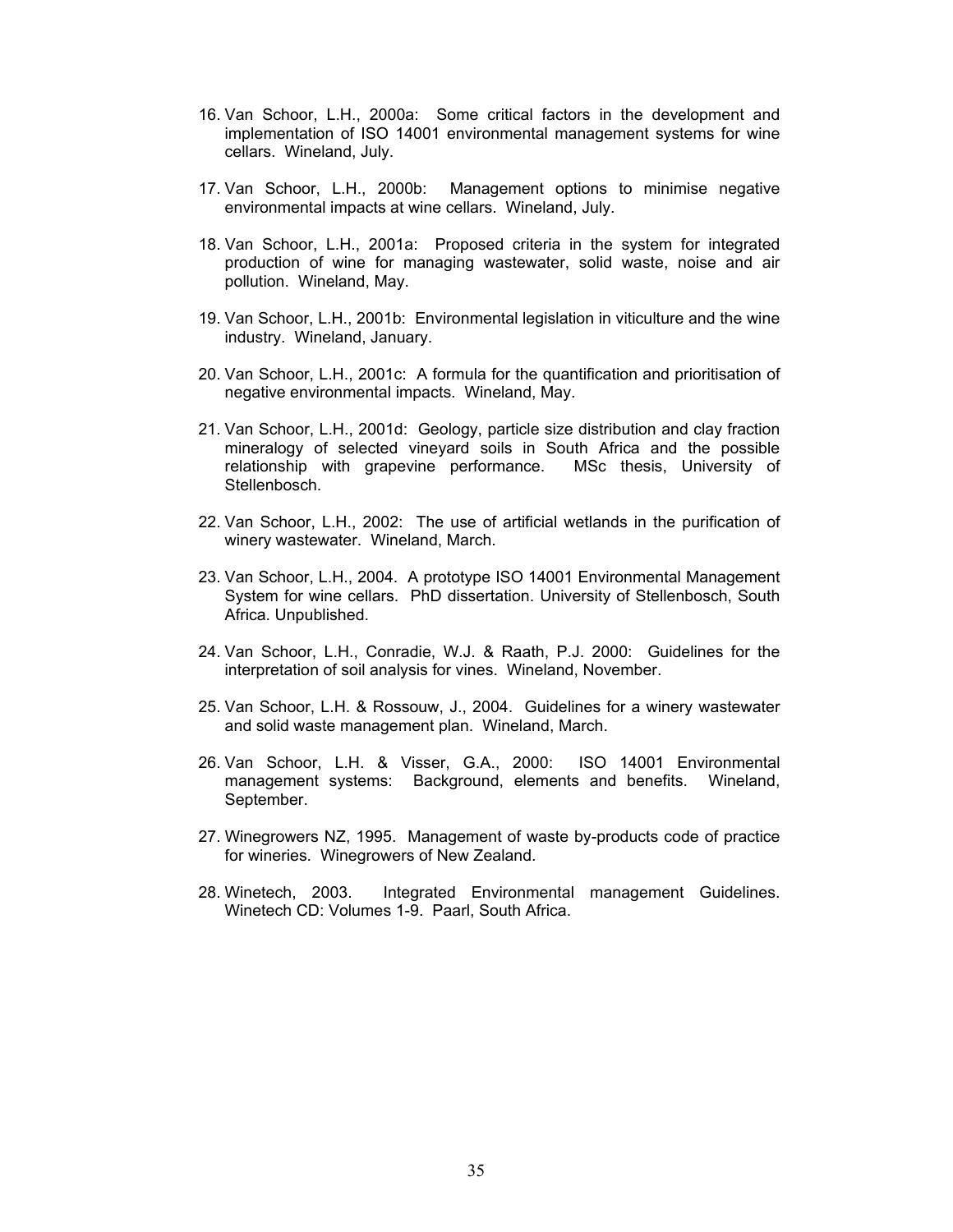# **APPENDIX 1: Winetech Environmental management research results: CD outline**